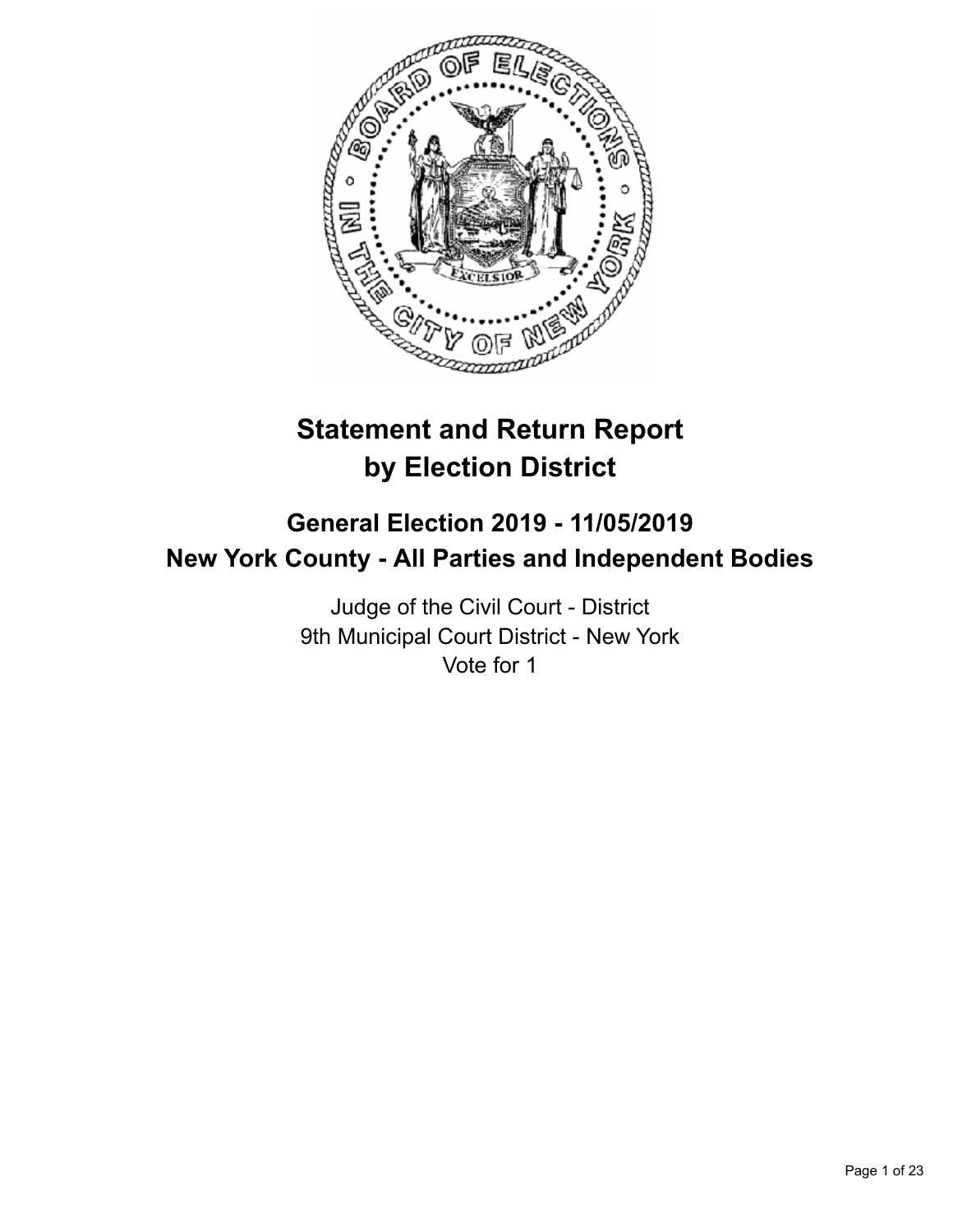

| <b>PUBLIC COUNTER</b>                                    | 207 |
|----------------------------------------------------------|-----|
| MANUALLY COUNTED EMERGENCY                               | 0   |
| ABSENTEE / MILITARY                                      | 3   |
| AFFIDAVIT                                                | 2   |
| <b>Total Ballots</b>                                     | 212 |
| Less - Inapplicable Federal/Special Presidential Ballots | 0   |
| <b>Total Applicable Ballots</b>                          | 212 |
| ERIK L. GRAY (DEMOCRATIC)                                | 168 |
| UNATTRIBUTABLE WRITE-IN (WRITE-IN)                       |     |
| <b>Total Votes</b>                                       | 169 |
| Unrecorded                                               | 43  |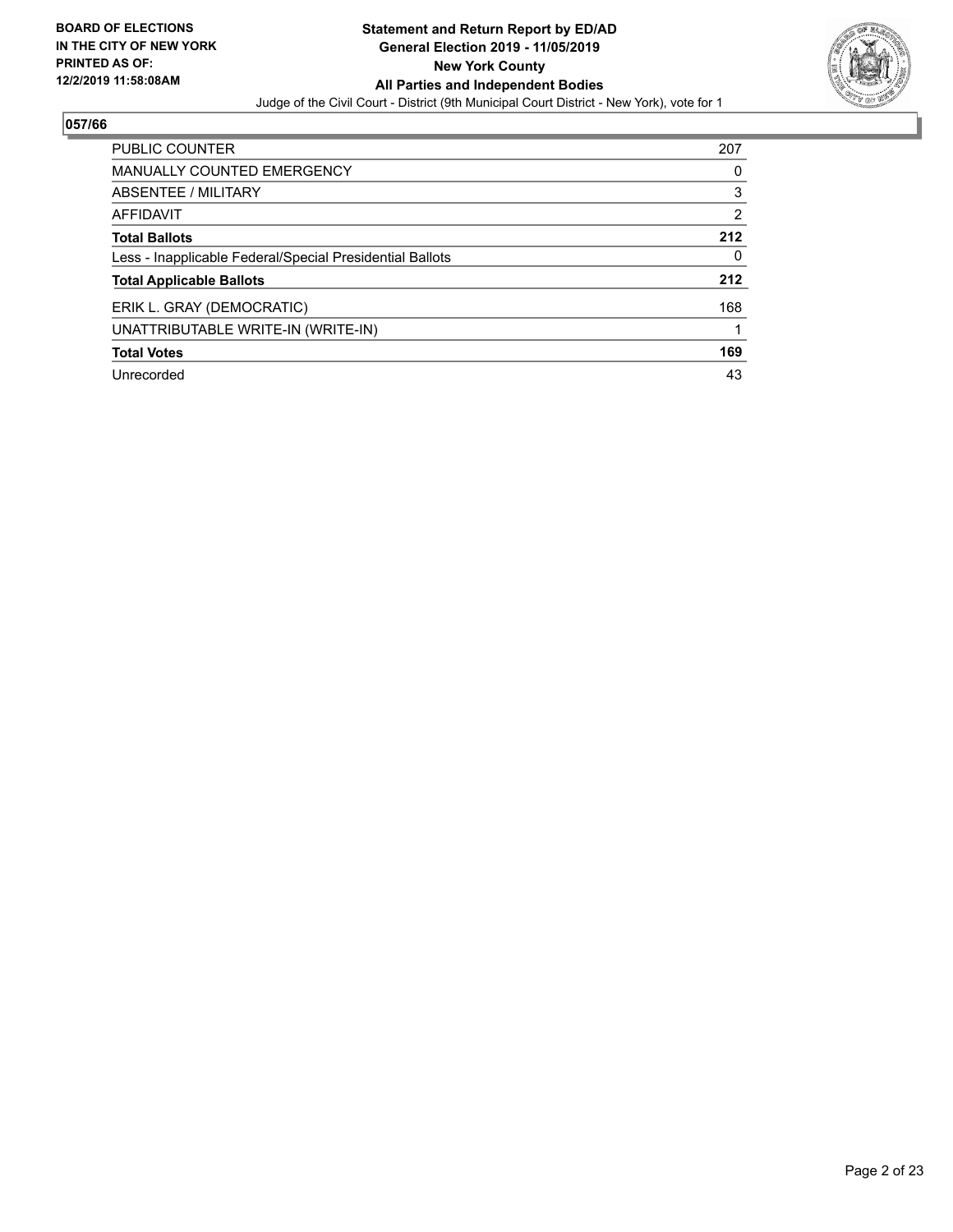

| PUBLIC COUNTER                                           | 0           |
|----------------------------------------------------------|-------------|
| MANUALLY COUNTED EMERGENCY                               | 0           |
| ABSENTEE / MILITARY                                      | $\Omega$    |
| AFFIDAVIT                                                | $\Omega$    |
| <b>Total Ballots</b>                                     | 0           |
| Less - Inapplicable Federal/Special Presidential Ballots | 0           |
| <b>Total Applicable Ballots</b>                          | 0           |
| ERIK L. GRAY (DEMOCRATIC)                                | 0           |
| <b>Total Votes</b>                                       | $\mathbf 0$ |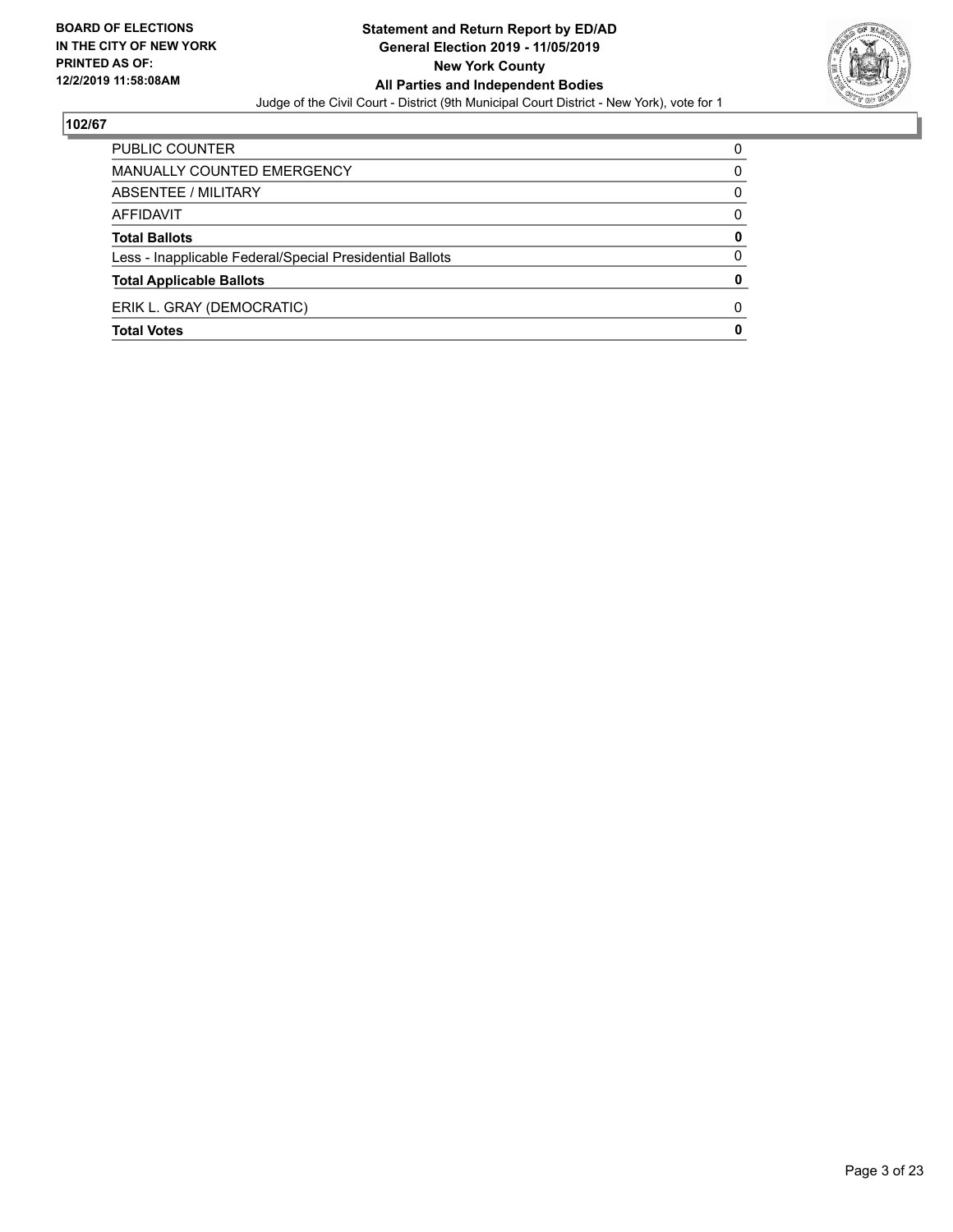

| PUBLIC COUNTER                                           | 389      |
|----------------------------------------------------------|----------|
| <b>MANUALLY COUNTED EMERGENCY</b>                        | 0        |
| ABSENTEE / MILITARY                                      | 13       |
| <b>AFFIDAVIT</b>                                         | 0        |
| <b>Total Ballots</b>                                     | 402      |
| Less - Inapplicable Federal/Special Presidential Ballots | $\Omega$ |
| <b>Total Applicable Ballots</b>                          | 402      |
| ERIK L. GRAY (DEMOCRATIC)                                | 299      |
| DEBORAH L. EVANGELAKES (WRITE-IN)                        | 2        |
| HELENE JNANE (WRITE-IN)                                  |          |
| JORDAN M. SCHIVEK (WRITE-IN)                             |          |
| <b>Total Votes</b>                                       | 303      |
| Unrecorded                                               | 99       |

#### **008/68**

| <b>PUBLIC COUNTER</b>                                    | 303 |
|----------------------------------------------------------|-----|
| MANUALLY COUNTED EMERGENCY                               | 0   |
| <b>ABSENTEE / MILITARY</b>                               | 7   |
| AFFIDAVIT                                                | 1   |
| <b>Total Ballots</b>                                     | 311 |
| Less - Inapplicable Federal/Special Presidential Ballots | 0   |
| <b>Total Applicable Ballots</b>                          | 311 |
| ERIK L. GRAY (DEMOCRATIC)                                | 224 |
| ANN PRUNTY (WRITE-IN)                                    |     |
| <b>BRUCE THOMAS (WRITE-IN)</b>                           | 1   |
| HIDEO KOJIMA (WRITE-IN)                                  |     |
| UNATTRIBUTABLE WRITE-IN (WRITE-IN)                       | 1   |
| <b>Total Votes</b>                                       | 228 |
| Unrecorded                                               | 83  |

# **009/68 COMBINED into: 008/68**

# **010/68 COMBINED into: 007/68**

| <b>PUBLIC COUNTER</b>                                    | 0 |
|----------------------------------------------------------|---|
| <b>MANUALLY COUNTED EMERGENCY</b>                        |   |
| ABSENTEE / MILITARY                                      | 0 |
| AFFIDAVIT                                                |   |
| <b>Total Ballots</b>                                     | o |
| Less - Inapplicable Federal/Special Presidential Ballots |   |
| <b>Total Applicable Ballots</b>                          |   |
| ERIK L. GRAY (DEMOCRATIC)                                |   |
| <b>Total Votes</b>                                       |   |
| 102/68 COMBINED into: 099/68                             |   |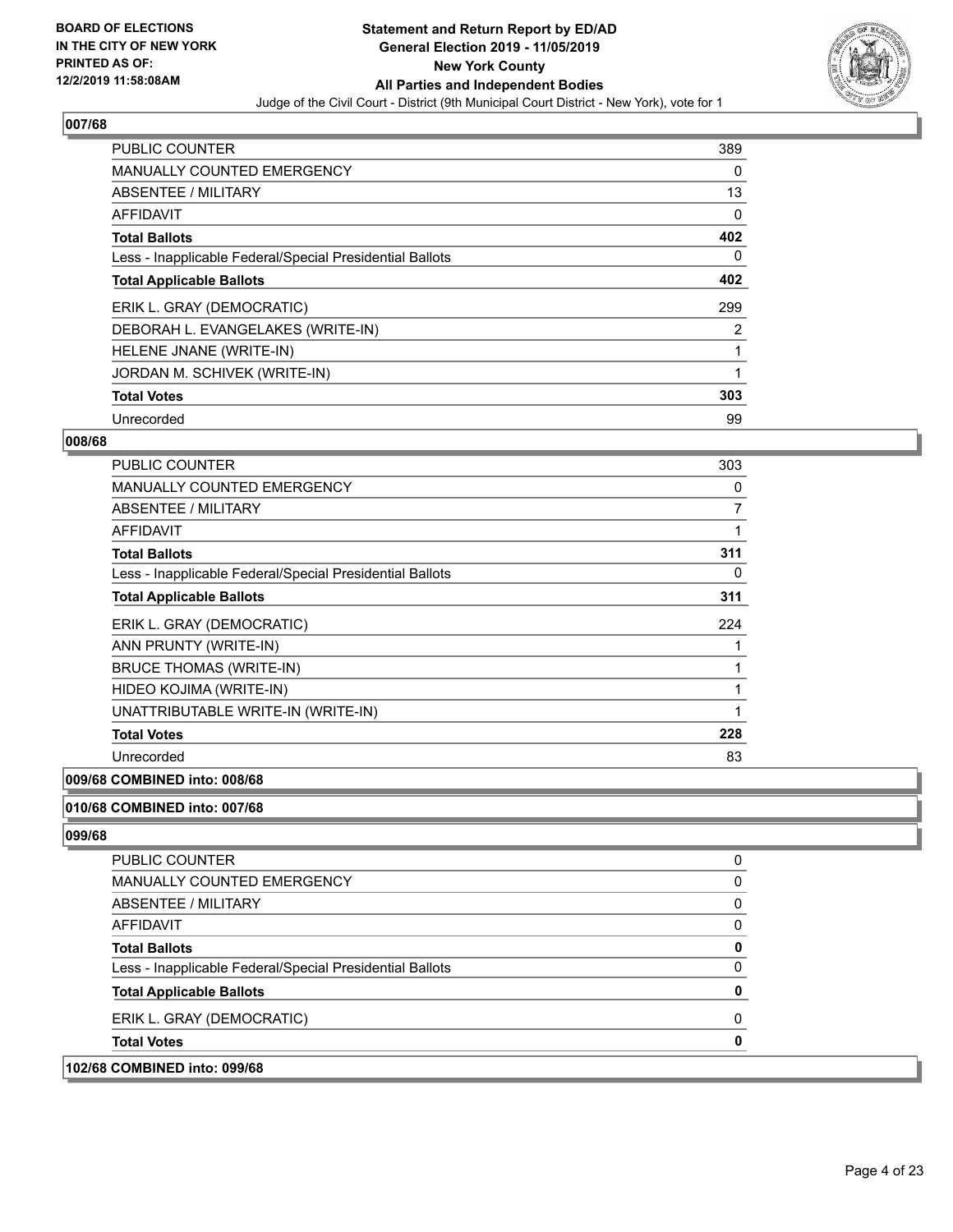

| <b>Total Votes</b>                                       | 0            |
|----------------------------------------------------------|--------------|
| ERIK L. GRAY (DEMOCRATIC)                                | 0            |
| <b>Total Applicable Ballots</b>                          | $\mathbf{0}$ |
| Less - Inapplicable Federal/Special Presidential Ballots | $\Omega$     |
| <b>Total Ballots</b>                                     | 0            |
| AFFIDAVIT                                                | 0            |
| ABSENTEE / MILITARY                                      | 0            |
| MANUALLY COUNTED EMERGENCY                               | 0            |
| PUBLIC COUNTER                                           | 0            |

| PUBLIC COUNTER                                           | 0            |
|----------------------------------------------------------|--------------|
| <b>MANUALLY COUNTED EMERGENCY</b>                        | $\Omega$     |
| <b>ABSENTEE / MILITARY</b>                               | 0            |
| AFFIDAVIT                                                | $\Omega$     |
| <b>Total Ballots</b>                                     | 0            |
| Less - Inapplicable Federal/Special Presidential Ballots | $\Omega$     |
| <b>Total Applicable Ballots</b>                          | 0            |
| ERIK L. GRAY (DEMOCRATIC)                                | 0            |
| <b>Total Votes</b>                                       | $\mathbf{0}$ |
|                                                          |              |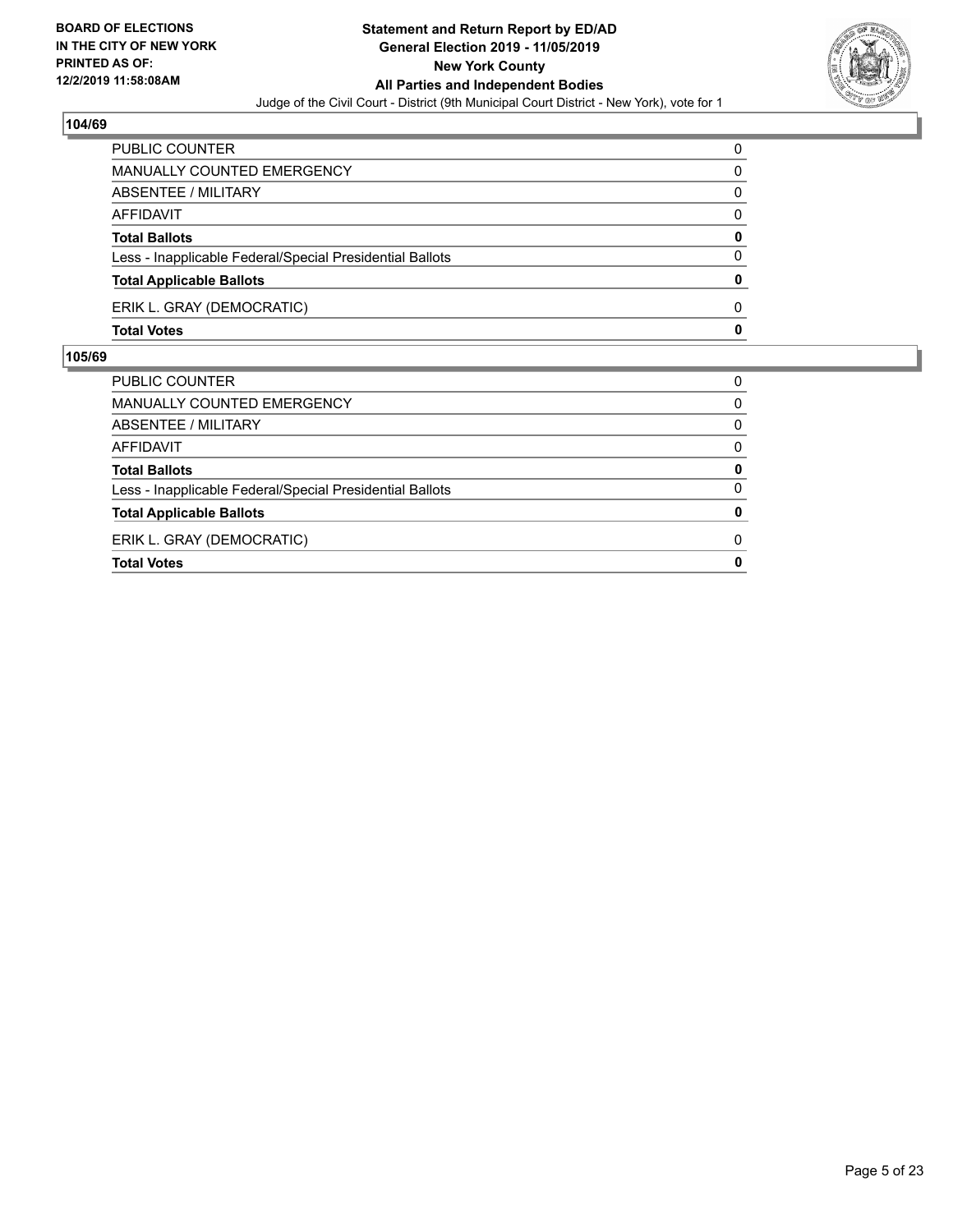

| PUBLIC COUNTER                                           | 272            |
|----------------------------------------------------------|----------------|
| <b>MANUALLY COUNTED EMERGENCY</b>                        | 0              |
| <b>ABSENTEE / MILITARY</b>                               | 8              |
| <b>AFFIDAVIT</b>                                         | $\overline{4}$ |
| <b>Total Ballots</b>                                     | 284            |
| Less - Inapplicable Federal/Special Presidential Ballots | 0              |
| <b>Total Applicable Ballots</b>                          | 284            |
| ERIK L. GRAY (DEMOCRATIC)                                | 217            |
| MATTHEW BRIEF (WRITE-IN)                                 |                |
| STEPHEN C. ROBINSON (WRITE-IN)                           | 1              |
| <b>Total Votes</b>                                       | 219            |
| Unrecorded                                               | 65             |

# **005/73 COMBINED into: 004/73**

#### **006/73**

| PUBLIC COUNTER                                           | 130            |
|----------------------------------------------------------|----------------|
| <b>MANUALLY COUNTED EMERGENCY</b>                        | 0              |
| ABSENTEE / MILITARY                                      | 6              |
| <b>AFFIDAVIT</b>                                         | 0              |
| <b>Total Ballots</b>                                     | 136            |
| Less - Inapplicable Federal/Special Presidential Ballots | 0              |
| <b>Total Applicable Ballots</b>                          | 136            |
| ERIK L. GRAY (DEMOCRATIC)                                | 107            |
| DEREK JETER (WRITE-IN)                                   |                |
| KEVIN MALLEN (WRITE-IN)                                  | 1              |
| PATRICIA SALKIN (WRITE-IN)                               | 1              |
| PHYLLIS D. LANDON ESQ. (WRITE-IN)                        | 1              |
| SCOTT HOUNSELL (WRITE-IN)                                | 1              |
| UNATTRIBUTABLE WRITE-IN (WRITE-IN)                       | $\overline{2}$ |
| <b>Total Votes</b>                                       | 114            |
| Unrecorded                                               | 22             |

| <b>PUBLIC COUNTER</b>                                    | 270      |
|----------------------------------------------------------|----------|
| <b>MANUALLY COUNTED EMERGENCY</b>                        | $\Omega$ |
| ABSENTEE / MILITARY                                      | 10       |
| AFFIDAVIT                                                |          |
| <b>Total Ballots</b>                                     | 281      |
| Less - Inapplicable Federal/Special Presidential Ballots | 0        |
| <b>Total Applicable Ballots</b>                          | 281      |
| ERIK L. GRAY (DEMOCRATIC)                                | 210      |
| JORDAN SPRECKMAN (WRITE-IN)                              |          |
| UNATTRIBUTABLE WRITE-IN (WRITE-IN)                       | 2        |
| <b>Total Votes</b>                                       | 213      |
| Unrecorded                                               | 68       |
| 008/73 COMBINED into: 007/73                             |          |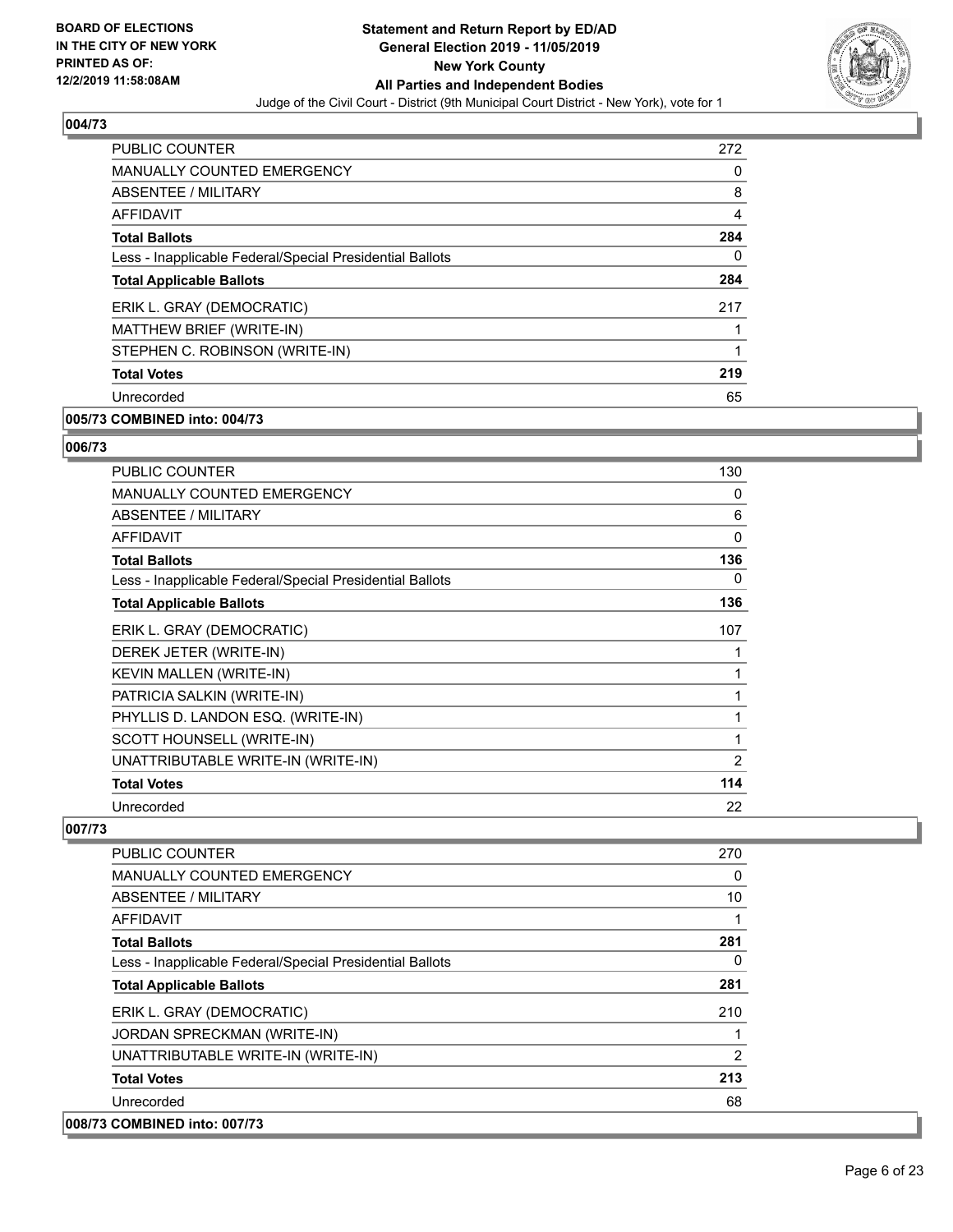

| <b>PUBLIC COUNTER</b>                                    | 282 |
|----------------------------------------------------------|-----|
| <b>MANUALLY COUNTED EMERGENCY</b>                        | 0   |
| ABSENTEE / MILITARY                                      | 8   |
| <b>AFFIDAVIT</b>                                         | 0   |
| <b>Total Ballots</b>                                     | 290 |
| Less - Inapplicable Federal/Special Presidential Ballots | 0   |
| <b>Total Applicable Ballots</b>                          | 290 |
| ERIK L. GRAY (DEMOCRATIC)                                | 222 |
| <b>GEORGE BOYD (WRITE-IN)</b>                            |     |
| UNATTRIBUTABLE WRITE-IN (WRITE-IN)                       |     |
| <b>Total Votes</b>                                       | 224 |
| Unrecorded                                               | 66  |

# **031/73 COMBINED into: 007/68**

#### **043/73**

| PUBLIC COUNTER                                           | 167      |
|----------------------------------------------------------|----------|
| MANUALLY COUNTED EMERGENCY                               | 0        |
| ABSENTEE / MILITARY                                      | 6        |
| AFFIDAVIT                                                | 2        |
| <b>Total Ballots</b>                                     | 175      |
| Less - Inapplicable Federal/Special Presidential Ballots | $\Omega$ |
| <b>Total Applicable Ballots</b>                          | 175      |
| ERIK L. GRAY (DEMOCRATIC)                                | 137      |
| <b>Total Votes</b>                                       | 137      |
| Unrecorded                                               | 38       |

| <b>PUBLIC COUNTER</b>                                    | 78       |
|----------------------------------------------------------|----------|
| MANUALLY COUNTED EMERGENCY                               | $\Omega$ |
| ABSENTEE / MILITARY                                      | 4        |
| <b>AFFIDAVIT</b>                                         | $\Omega$ |
| <b>Total Ballots</b>                                     | 82       |
| Less - Inapplicable Federal/Special Presidential Ballots | $\Omega$ |
| <b>Total Applicable Ballots</b>                          | 82       |
| ERIK L. GRAY (DEMOCRATIC)                                | 55       |
| SHARRON NORMAN ESQ. (WRITE-IN)                           |          |
| THOAMS R. BROUSSARD (WRITE-IN)                           |          |
| <b>Total Votes</b>                                       | 57       |
| Unrecorded                                               | 25       |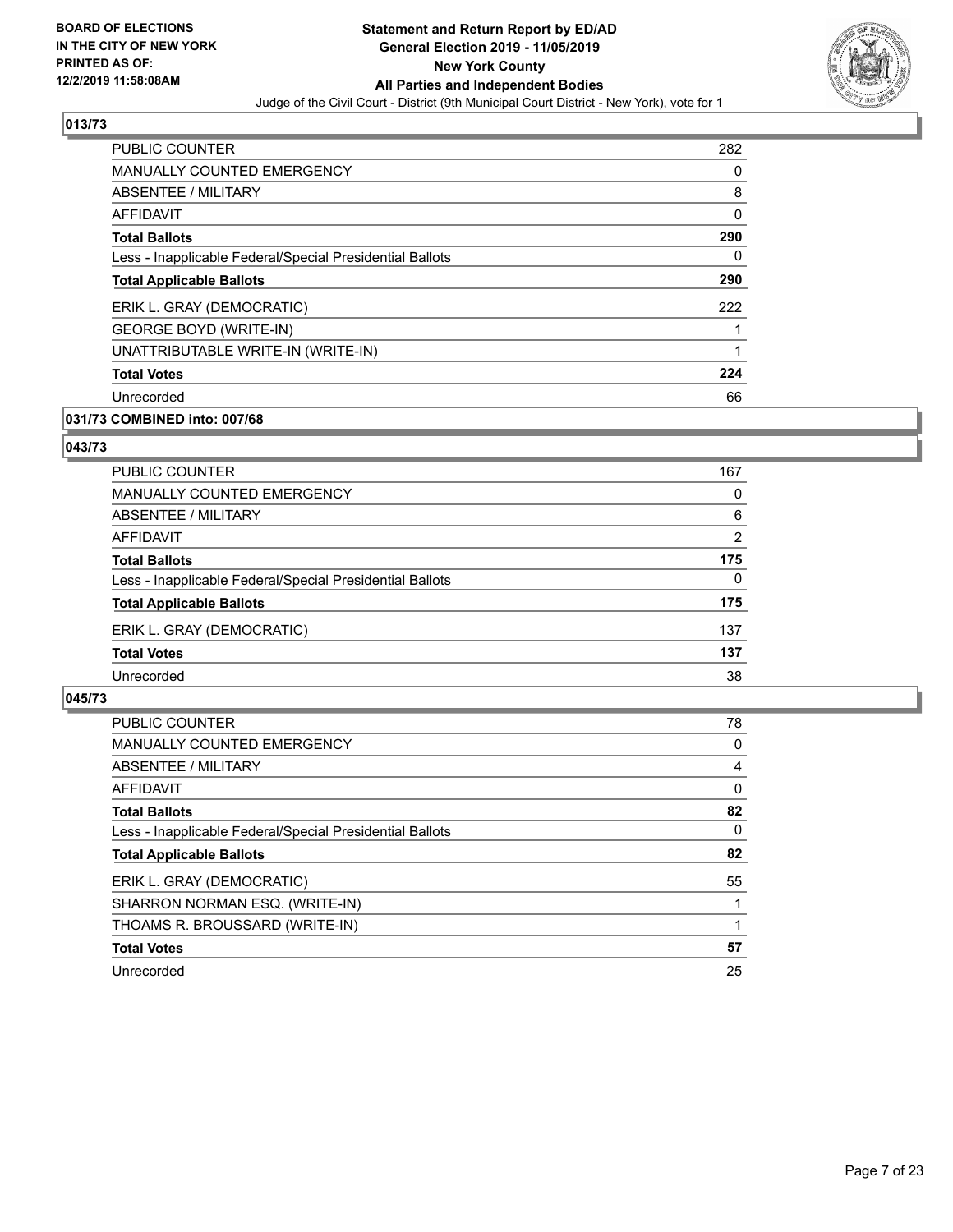

| PUBLIC COUNTER                                           | 50 |
|----------------------------------------------------------|----|
| <b>MANUALLY COUNTED EMERGENCY</b>                        | 0  |
| <b>ABSENTEE / MILITARY</b>                               | 11 |
| <b>AFFIDAVIT</b>                                         | 0  |
| <b>Total Ballots</b>                                     | 61 |
| Less - Inapplicable Federal/Special Presidential Ballots | 0  |
| <b>Total Applicable Ballots</b>                          | 61 |
| ERIK L. GRAY (DEMOCRATIC)                                | 41 |
| JAMES RHODES (WRITE-IN)                                  |    |
| <b>Total Votes</b>                                       | 42 |
| Unrecorded                                               | 19 |

## **051/73**

| <b>PUBLIC COUNTER</b>                                    | 133      |
|----------------------------------------------------------|----------|
| <b>MANUALLY COUNTED EMERGENCY</b>                        | 0        |
| ABSENTEE / MILITARY                                      | 9        |
| AFFIDAVIT                                                |          |
| <b>Total Ballots</b>                                     | 143      |
| Less - Inapplicable Federal/Special Presidential Ballots | $\Omega$ |
| <b>Total Applicable Ballots</b>                          | 143      |
| ERIK L. GRAY (DEMOCRATIC)                                | 99       |
| BARBARA SMITH (WRITE-IN)                                 |          |
| JULIE STARKE J.D. ESQ. (WRITE-IN)                        | 1        |
| UNATTRIBUTABLE WRITE-IN (WRITE-IN)                       |          |
| <b>Total Votes</b>                                       | 102      |
| Unrecorded                                               | 41       |
| 052/73 COMBINED into: 051/73                             |          |

| PUBLIC COUNTER                                           | 227            |
|----------------------------------------------------------|----------------|
| MANUALLY COUNTED EMERGENCY                               | 0              |
| ABSENTEE / MILITARY                                      | 11             |
| AFFIDAVIT                                                | 4              |
| <b>Total Ballots</b>                                     | 242            |
| Less - Inapplicable Federal/Special Presidential Ballots | 0              |
| <b>Total Applicable Ballots</b>                          | 242            |
| ERIK L. GRAY (DEMOCRATIC)                                | 166            |
| GILES JACKSON (WRITE-IN)                                 |                |
| MICHAEL BLOOMBERG (WRITE-IN)                             |                |
| UNATTRIBUTABLE WRITE-IN (WRITE-IN)                       | $\overline{2}$ |
| <b>Total Votes</b>                                       | 170            |
| Unrecorded                                               | 72             |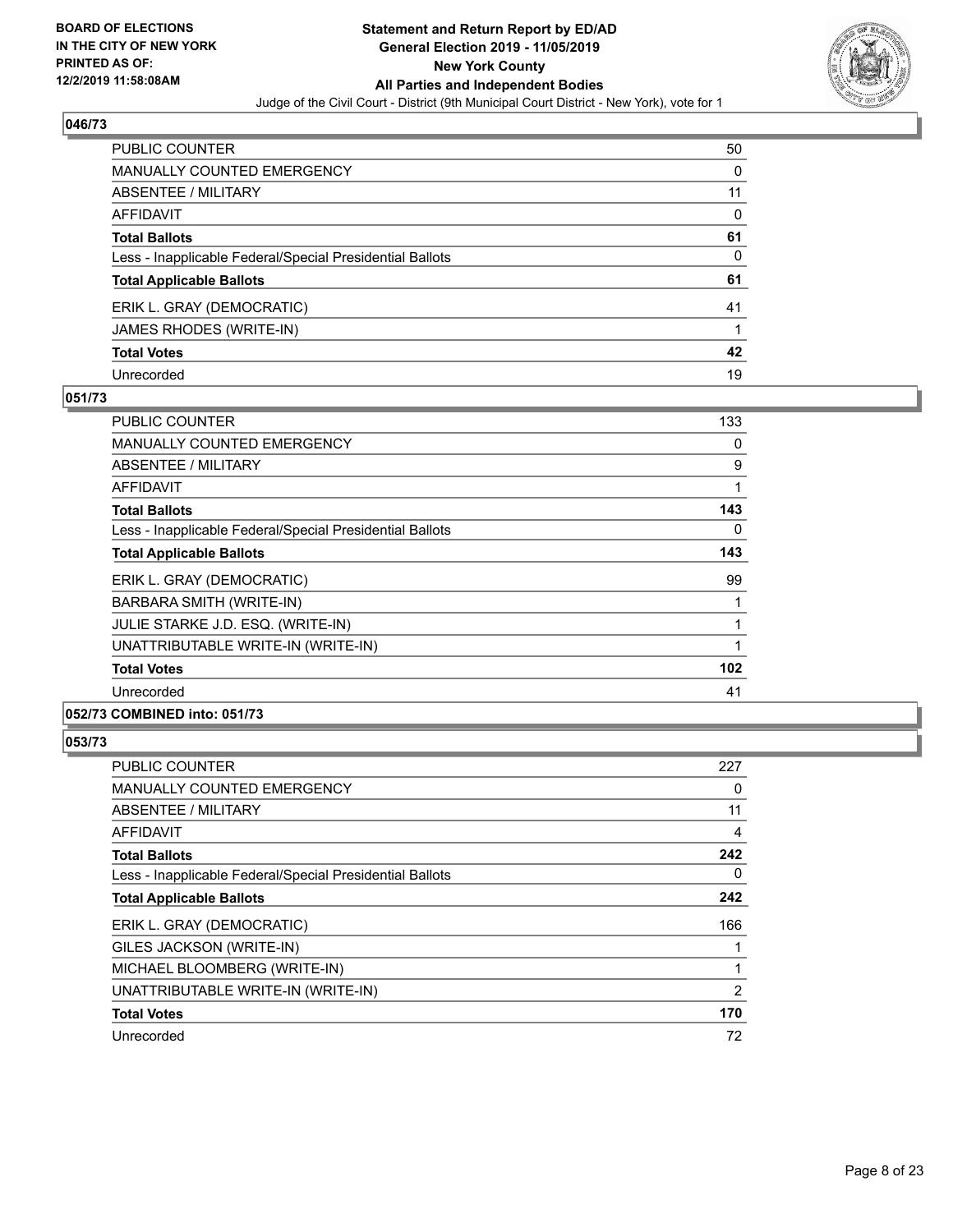

| <b>PUBLIC COUNTER</b>                                    | 141 |
|----------------------------------------------------------|-----|
| <b>MANUALLY COUNTED EMERGENCY</b>                        | 0   |
| ABSENTEE / MILITARY                                      | 12  |
| AFFIDAVIT                                                | 2   |
| <b>Total Ballots</b>                                     | 155 |
| Less - Inapplicable Federal/Special Presidential Ballots | 0   |
| <b>Total Applicable Ballots</b>                          | 155 |
| ERIK L. GRAY (DEMOCRATIC)                                | 108 |
| SEAN HANNITY (WRITE-IN)                                  |     |
| <b>Total Votes</b>                                       | 109 |
| Unrecorded                                               | 46  |

# **058/73 COMBINED into: 053/73**

#### **060/73 COMBINED into: 061/73**

# **061/73**

| <b>PUBLIC COUNTER</b>                                    | 215            |
|----------------------------------------------------------|----------------|
| <b>MANUALLY COUNTED EMERGENCY</b>                        | 0              |
| ABSENTEE / MILITARY                                      | 14             |
| AFFIDAVIT                                                | 1              |
| <b>Total Ballots</b>                                     | 230            |
| Less - Inapplicable Federal/Special Presidential Ballots | $\Omega$       |
| <b>Total Applicable Ballots</b>                          | 230            |
| ERIK L. GRAY (DEMOCRATIC)                                | 175            |
| JOHN F. FREEMAN (WRITE-IN)                               | 1              |
| KENNETH FISHEL (WRITE-IN)                                | 1              |
| WILLIAM EAKINS (WRITE-IN)                                | $\overline{2}$ |
| <b>Total Votes</b>                                       | 179            |
| Unrecorded                                               | 51             |

| <b>PUBLIC COUNTER</b>                                    | 230           |
|----------------------------------------------------------|---------------|
| <b>MANUALLY COUNTED EMERGENCY</b>                        | 0             |
| ABSENTEE / MILITARY                                      | 22            |
| AFFIDAVIT                                                |               |
| <b>Total Ballots</b>                                     | 253           |
| Less - Inapplicable Federal/Special Presidential Ballots | 0             |
| <b>Total Applicable Ballots</b>                          | 253           |
| ERIK L. GRAY (DEMOCRATIC)                                | 188           |
| ALLAN GREEN (WRITE-IN)                                   |               |
| RUDOLPH GIULIANI (WRITE-IN)                              | $\mathcal{P}$ |
| <b>Total Votes</b>                                       | 191           |
| Unrecorded                                               | 62            |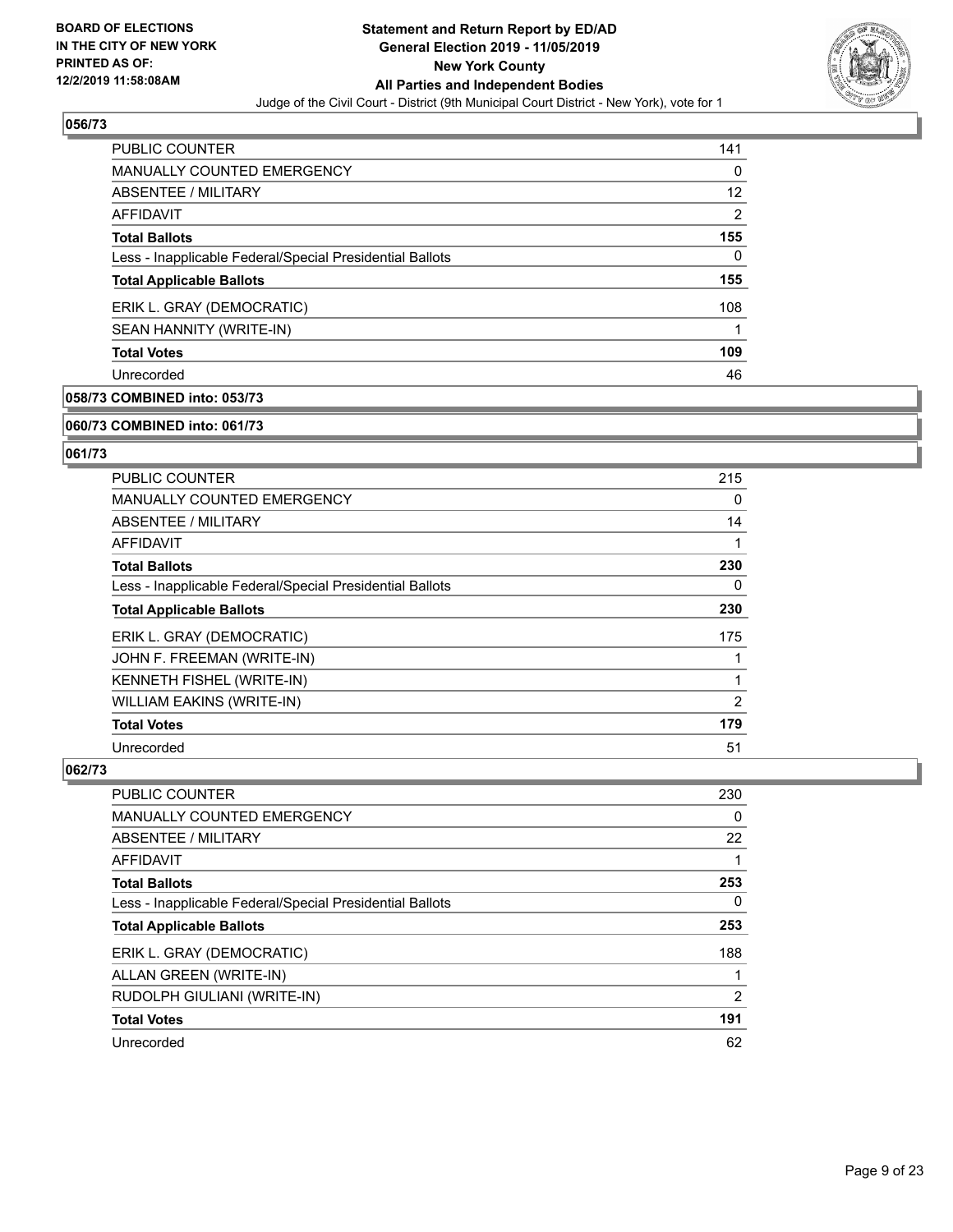

| <b>PUBLIC COUNTER</b>                                    | 140            |
|----------------------------------------------------------|----------------|
| <b>MANUALLY COUNTED EMERGENCY</b>                        | 0              |
| ABSENTEE / MILITARY                                      | $\overline{2}$ |
| <b>AFFIDAVIT</b>                                         | 1              |
| <b>Total Ballots</b>                                     | 143            |
| Less - Inapplicable Federal/Special Presidential Ballots | 0              |
| <b>Total Applicable Ballots</b>                          | 143            |
| ERIK L. GRAY (DEMOCRATIC)                                | 103            |
| SCOTT RUETEIHOLZ (WRITE-IN)                              |                |
| UNATTRIBUTABLE WRITE-IN (WRITE-IN)                       |                |
| <b>Total Votes</b>                                       | 105            |
| Unrecorded                                               | 38             |

# **066/73 COMBINED into: 062/73**

# **067/73**

| <b>PUBLIC COUNTER</b>                                    | 235      |
|----------------------------------------------------------|----------|
| <b>MANUALLY COUNTED EMERGENCY</b>                        | 0        |
| ABSENTEE / MILITARY                                      | 28       |
| <b>AFFIDAVIT</b>                                         | 3        |
| <b>Total Ballots</b>                                     | 266      |
| Less - Inapplicable Federal/Special Presidential Ballots | $\Omega$ |
| <b>Total Applicable Ballots</b>                          | 266      |
| ERIK L. GRAY (DEMOCRATIC)                                | 192      |
| WINSTON SUTTER (WRITE-IN)                                |          |
| <b>Total Votes</b>                                       | 193      |
| Unrecorded                                               | 73       |

#### **071/73**

| PUBLIC COUNTER                                           | 207 |
|----------------------------------------------------------|-----|
| <b>MANUALLY COUNTED EMERGENCY</b>                        | 0   |
| ABSENTEE / MILITARY                                      | 10  |
| AFFIDAVIT                                                | 3   |
| <b>Total Ballots</b>                                     | 220 |
| Less - Inapplicable Federal/Special Presidential Ballots | 0   |
| <b>Total Applicable Ballots</b>                          | 220 |
| ERIK L. GRAY (DEMOCRATIC)                                | 149 |
| <b>Total Votes</b>                                       | 149 |
| Unrecorded                                               | 71  |
| 072/73 COMBINED into: 071/73                             |     |

#### **073/73 COMBINED into: 074/73**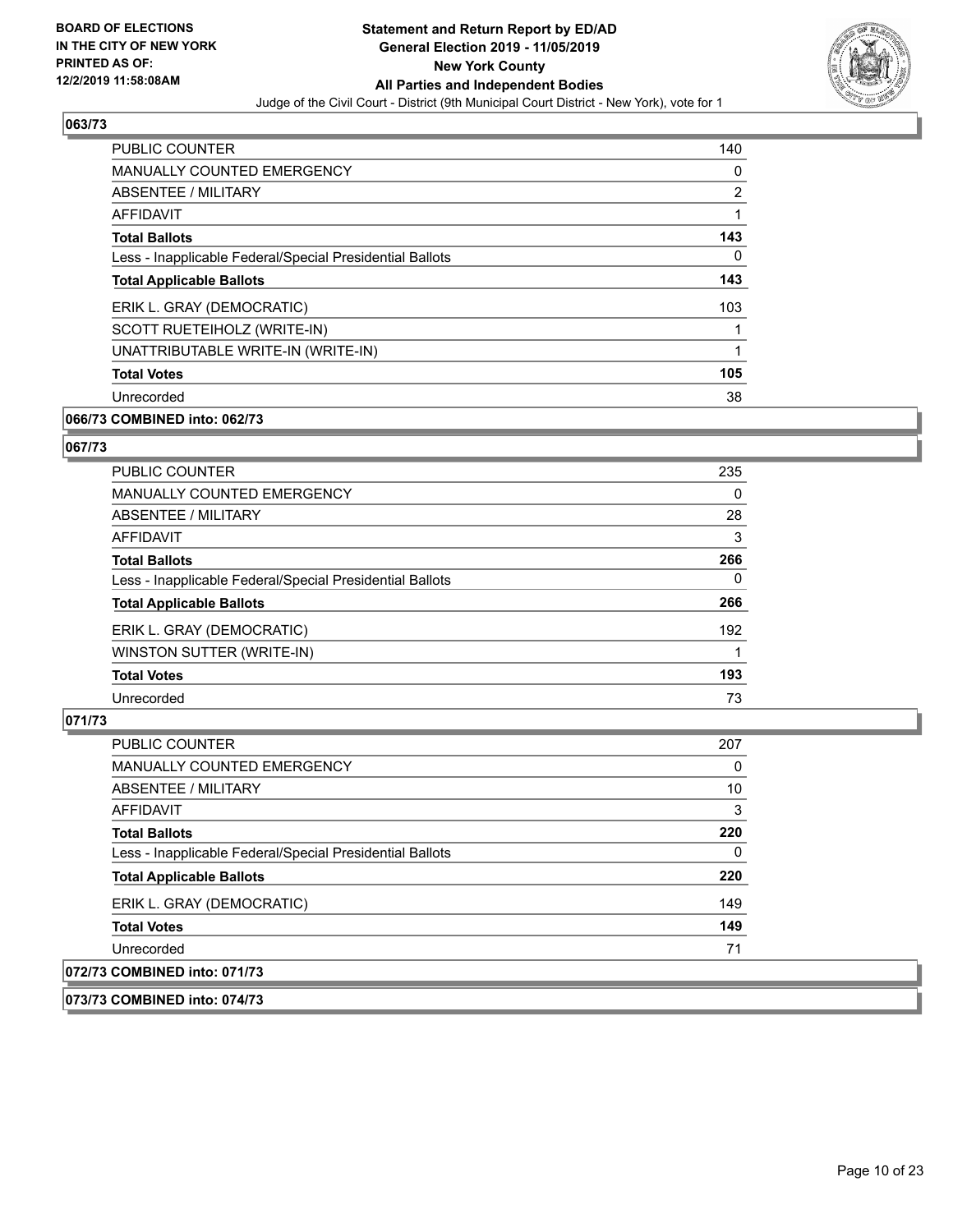

| PUBLIC COUNTER                                           | 358 |
|----------------------------------------------------------|-----|
| <b>MANUALLY COUNTED EMERGENCY</b>                        | 0   |
| ABSENTEE / MILITARY                                      | 15  |
| <b>AFFIDAVIT</b>                                         | 4   |
| <b>Total Ballots</b>                                     | 377 |
| Less - Inapplicable Federal/Special Presidential Ballots | 0   |
| <b>Total Applicable Ballots</b>                          | 377 |
| ERIK L. GRAY (DEMOCRATIC)                                | 298 |
| ANDREW NAPOLITANO (WRITE-IN)                             |     |
| UNATTRIBUTABLE WRITE-IN (WRITE-IN)                       |     |
| VICTOR SMITH (WRITE-IN)                                  |     |
| <b>Total Votes</b>                                       | 301 |
| Unrecorded                                               | 76  |

# **077/73**

| <b>PUBLIC COUNTER</b>                                    | 255      |
|----------------------------------------------------------|----------|
| <b>MANUALLY COUNTED EMERGENCY</b>                        | 0        |
| ABSENTEE / MILITARY                                      | 8        |
| <b>AFFIDAVIT</b>                                         |          |
| <b>Total Ballots</b>                                     | 264      |
| Less - Inapplicable Federal/Special Presidential Ballots | $\Omega$ |
| <b>Total Applicable Ballots</b>                          | 264      |
| ERIK L. GRAY (DEMOCRATIC)                                | 193      |
| JOSEPH C. BORELLI (WRITE-IN)                             |          |
| UNATTRIBUTABLE WRITE-IN (WRITE-IN)                       | 2        |
| <b>Total Votes</b>                                       | 196      |
| Unrecorded                                               | 68       |

| PUBLIC COUNTER                                           | 308 |
|----------------------------------------------------------|-----|
| <b>MANUALLY COUNTED EMERGENCY</b>                        | 0   |
| ABSENTEE / MILITARY                                      | 17  |
| AFFIDAVIT                                                | 0   |
| <b>Total Ballots</b>                                     | 325 |
| Less - Inapplicable Federal/Special Presidential Ballots | 0   |
| <b>Total Applicable Ballots</b>                          | 325 |
| ERIK L. GRAY (DEMOCRATIC)                                | 254 |
| <b>JEANINE PIRRO (WRITE-IN)</b>                          |     |
| KEN KRAMER (WRITE-IN)                                    |     |
| LORRAINE EGAN (WRITE-IN)                                 | 1   |
| SAMUEL HOWELL (WRITE-IN)                                 | 1   |
| <b>Total Votes</b>                                       | 258 |
| Unrecorded                                               | 67  |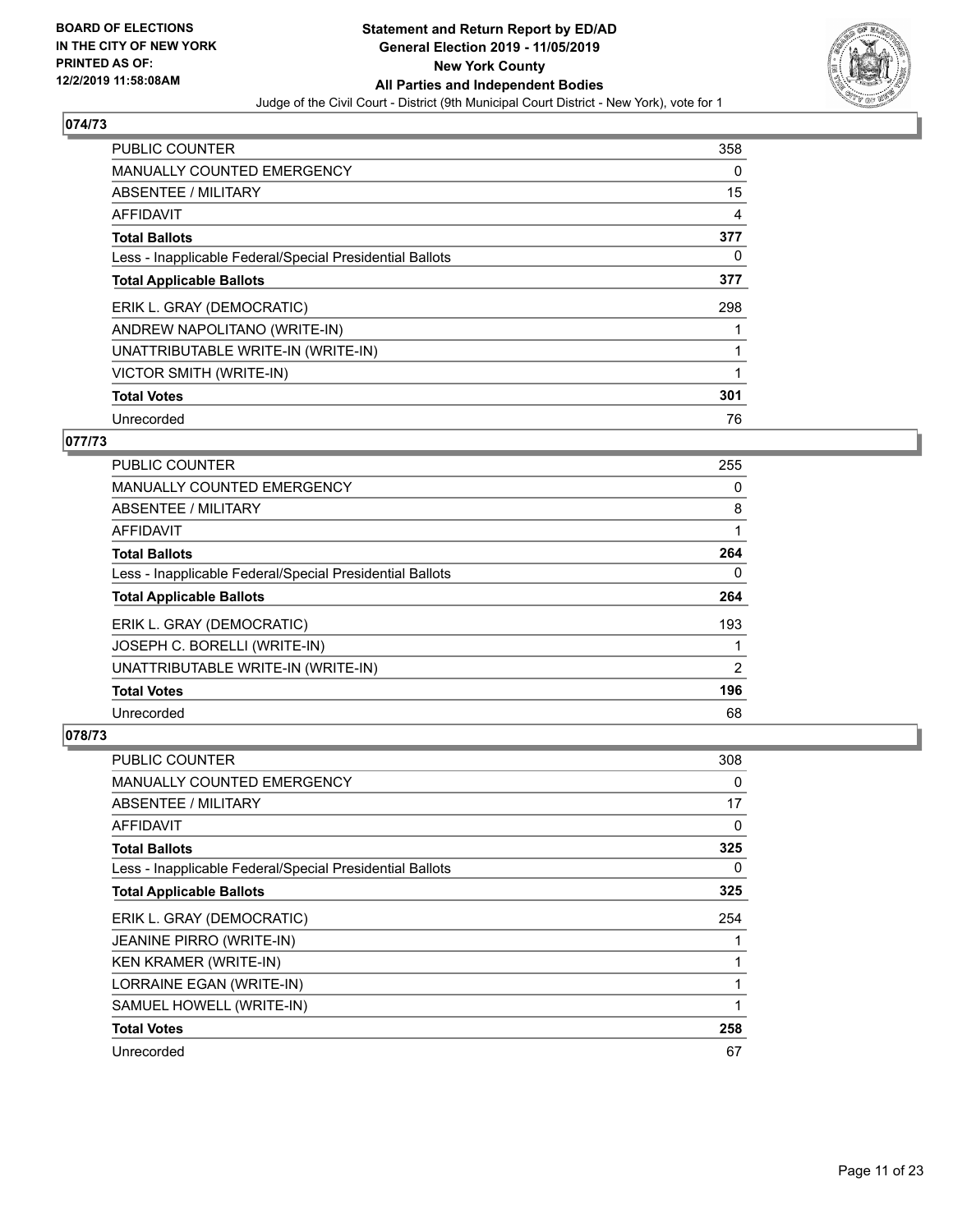

| <b>PUBLIC COUNTER</b>                                    | 300            |
|----------------------------------------------------------|----------------|
| <b>MANUALLY COUNTED EMERGENCY</b>                        | 0              |
| ABSENTEE / MILITARY                                      | 17             |
| <b>AFFIDAVIT</b>                                         | 0              |
| <b>Total Ballots</b>                                     | 317            |
| Less - Inapplicable Federal/Special Presidential Ballots | 0              |
| <b>Total Applicable Ballots</b>                          | 317            |
| ERIK L. GRAY (DEMOCRATIC)                                | 231            |
| CHUCK SCHUMAR (WRITE-IN)                                 |                |
| UNATTRIBUTABLE WRITE-IN (WRITE-IN)                       | $\overline{2}$ |
| <b>Total Votes</b>                                       | 234            |
| Unrecorded                                               | 83             |

**080/73 COMBINED into: 078/73**

#### **081/73 COMBINED into: 079/73**

**082/73 COMBINED into: 086/73**

#### **086/73**

| <b>PUBLIC COUNTER</b>                                    | 293 |
|----------------------------------------------------------|-----|
| <b>MANUALLY COUNTED EMERGENCY</b>                        | 0   |
| ABSENTEE / MILITARY                                      | 11  |
| <b>AFFIDAVIT</b>                                         | 0   |
| <b>Total Ballots</b>                                     | 304 |
| Less - Inapplicable Federal/Special Presidential Ballots | 0   |
| <b>Total Applicable Ballots</b>                          | 304 |
| ERIK L. GRAY (DEMOCRATIC)                                | 237 |
| JOSEPH C. BORELLI (WRITE-IN)                             |     |
| <b>NELSON STERN (WRITE-IN)</b>                           | 1   |
| ROSAYN D. ANDERSON (WRITE-IN)                            | 1   |
| UNATTRIBUTABLE WRITE-IN (WRITE-IN)                       | 1   |
| <b>Total Votes</b>                                       | 241 |
| Unrecorded                                               | 63  |

| <b>PUBLIC COUNTER</b>                                    | 319 |
|----------------------------------------------------------|-----|
| <b>MANUALLY COUNTED EMERGENCY</b>                        | 0   |
| ABSENTEE / MILITARY                                      | 10  |
| AFFIDAVIT                                                | 2   |
| <b>Total Ballots</b>                                     | 331 |
| Less - Inapplicable Federal/Special Presidential Ballots | 0   |
| <b>Total Applicable Ballots</b>                          | 331 |
| ERIK L. GRAY (DEMOCRATIC)                                | 265 |
| JONATHAN CHRISTOPHER ROBINSON (WRITE-IN)                 |     |
| MICHAEL BERNSTEIN (WRITE-IN)                             | 2   |
| RUDOLPH GIULIANI (WRITE-IN)                              |     |
| <b>Total Votes</b>                                       | 269 |
| Unrecorded                                               | 62  |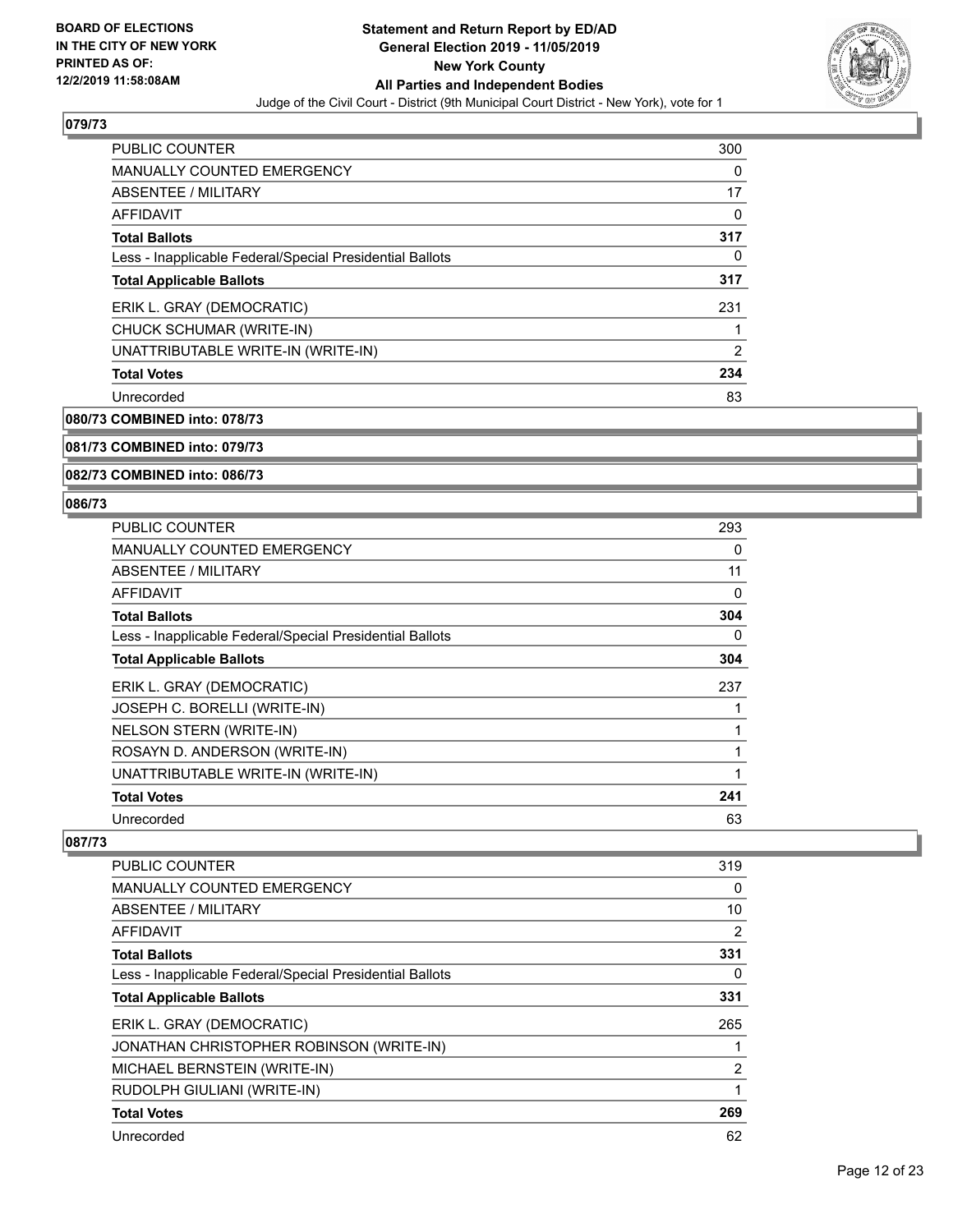

| <b>PUBLIC COUNTER</b>                                    | 246 |
|----------------------------------------------------------|-----|
| MANUALLY COUNTED EMERGENCY                               | 0   |
| ABSENTEE / MILITARY                                      | 4   |
| <b>AFFIDAVIT</b>                                         | 3   |
| <b>Total Ballots</b>                                     | 253 |
| Less - Inapplicable Federal/Special Presidential Ballots | 0   |
| <b>Total Applicable Ballots</b>                          | 253 |
| ERIK L. GRAY (DEMOCRATIC)                                | 192 |
| AARON ROSE (WRITE-IN)                                    |     |
| CAM RATHBORNE (WRITE-IN)                                 | 1   |
| MYRNA WEISS (WRITE-IN)                                   | 1   |
| <b>Total Votes</b>                                       | 195 |
| Unrecorded                                               | 58  |

**089/73 COMBINED into: 013/73**

**094/73 COMBINED into: 088/73**

**096/73 COMBINED into: 077/73**

#### **097/73 COMBINED into: 087/73**

**105/73 COMBINED into: 067/73**

| <b>PUBLIC COUNTER</b>                                    | 126      |
|----------------------------------------------------------|----------|
| <b>MANUALLY COUNTED EMERGENCY</b>                        | 0        |
| ABSENTEE / MILITARY                                      |          |
| AFFIDAVIT                                                |          |
| <b>Total Ballots</b>                                     | 128      |
| Less - Inapplicable Federal/Special Presidential Ballots | $\Omega$ |
| <b>Total Applicable Ballots</b>                          | 128      |
| ERIK L. GRAY (DEMOCRATIC)                                | 105      |
| UNATTRIBUTABLE WRITE-IN (WRITE-IN)                       |          |
| <b>Total Votes</b>                                       | 106      |
| Unrecorded                                               | 22       |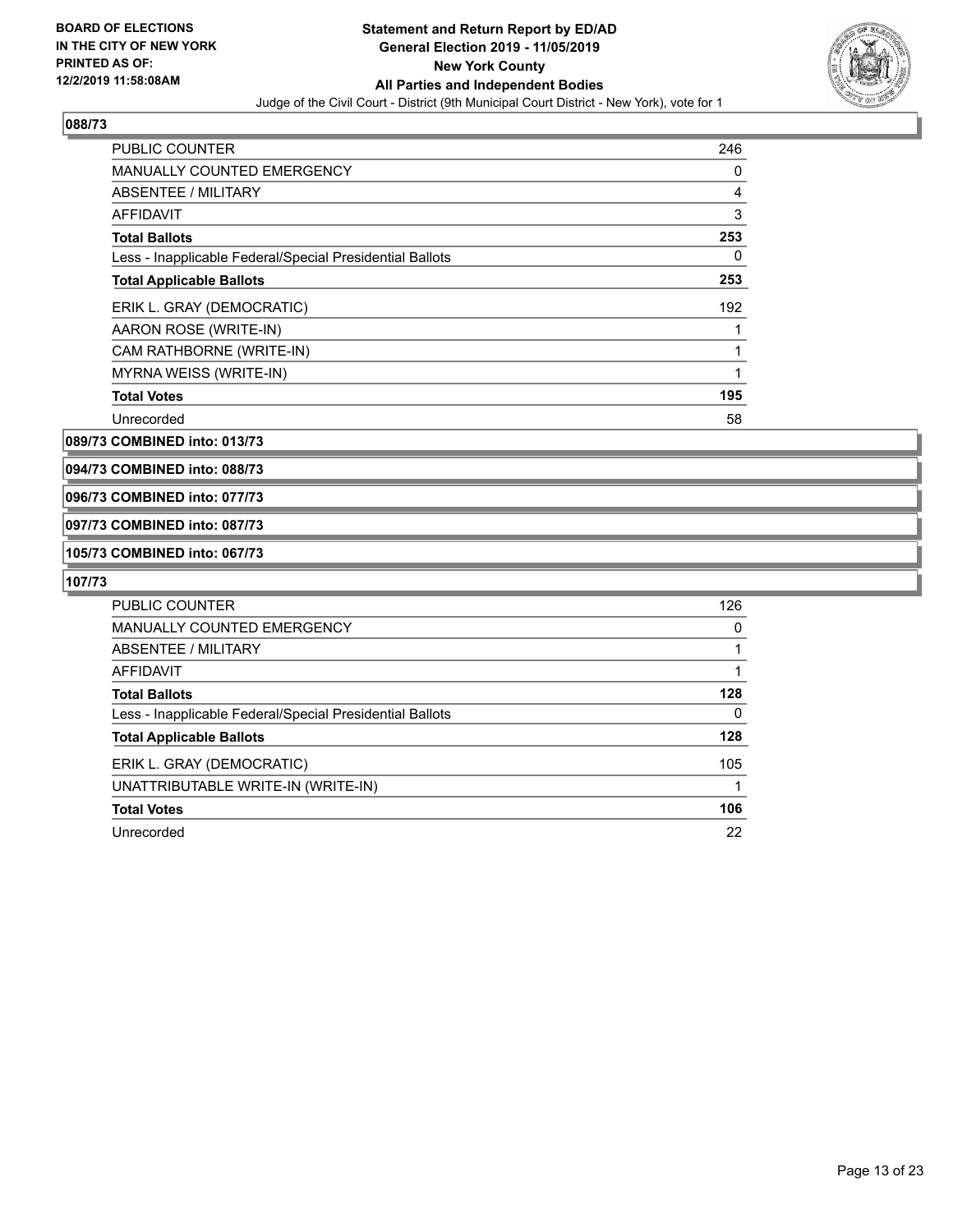

| PUBLIC COUNTER                                           | 64             |
|----------------------------------------------------------|----------------|
| MANUALLY COUNTED EMERGENCY                               | $\Omega$       |
| ABSENTEE / MILITARY                                      | $\overline{2}$ |
| AFFIDAVIT                                                | 0              |
| <b>Total Ballots</b>                                     | 66             |
| Less - Inapplicable Federal/Special Presidential Ballots | 0              |
| <b>Total Applicable Ballots</b>                          | 66             |
| ERIK L. GRAY (DEMOCRATIC)                                | 52             |
| <b>JASON SHELLY (WRITE-IN)</b>                           |                |
| MICHAEL O'BRIAN (WRITE-IN)                               |                |
| <b>Total Votes</b>                                       | 54             |
| Unrecorded                                               | 12             |

#### **056/74**

| PUBLIC COUNTER                                           | 168      |
|----------------------------------------------------------|----------|
| <b>MANUALLY COUNTED EMERGENCY</b>                        | 0        |
| ABSENTEE / MILITARY                                      | 4        |
| AFFIDAVIT                                                | 1        |
| <b>Total Ballots</b>                                     | 173      |
| Less - Inapplicable Federal/Special Presidential Ballots | $\Omega$ |
| <b>Total Applicable Ballots</b>                          | 173      |
| ERIK L. GRAY (DEMOCRATIC)                                | 151      |
| MICHAEL KITSIS (WRITE-IN)                                | 1        |
| MIKE DANG (WRITE-IN)                                     |          |
| UNATTRIBUTABLE WRITE-IN (WRITE-IN)                       | 2        |
| <b>Total Votes</b>                                       | 155      |
| Unrecorded                                               | 18       |

| PUBLIC COUNTER                                           | 241 |
|----------------------------------------------------------|-----|
| MANUALLY COUNTED EMERGENCY                               | 0   |
| ABSENTEE / MILITARY                                      | 4   |
| AFFIDAVIT                                                | 1   |
| <b>Total Ballots</b>                                     | 246 |
| Less - Inapplicable Federal/Special Presidential Ballots | 0   |
| <b>Total Applicable Ballots</b>                          | 246 |
| ERIK L. GRAY (DEMOCRATIC)                                | 209 |
| DEVIN BALKIND (WRITE-IN)                                 |     |
| PISHOY YACOUB (WRITE-IN)                                 |     |
| TREVOR MILLS (WRITE-IN)                                  |     |
| UNATTRIBUTABLE WRITE-IN (WRITE-IN)                       |     |
| <b>Total Votes</b>                                       | 213 |
| Unrecorded                                               | 33  |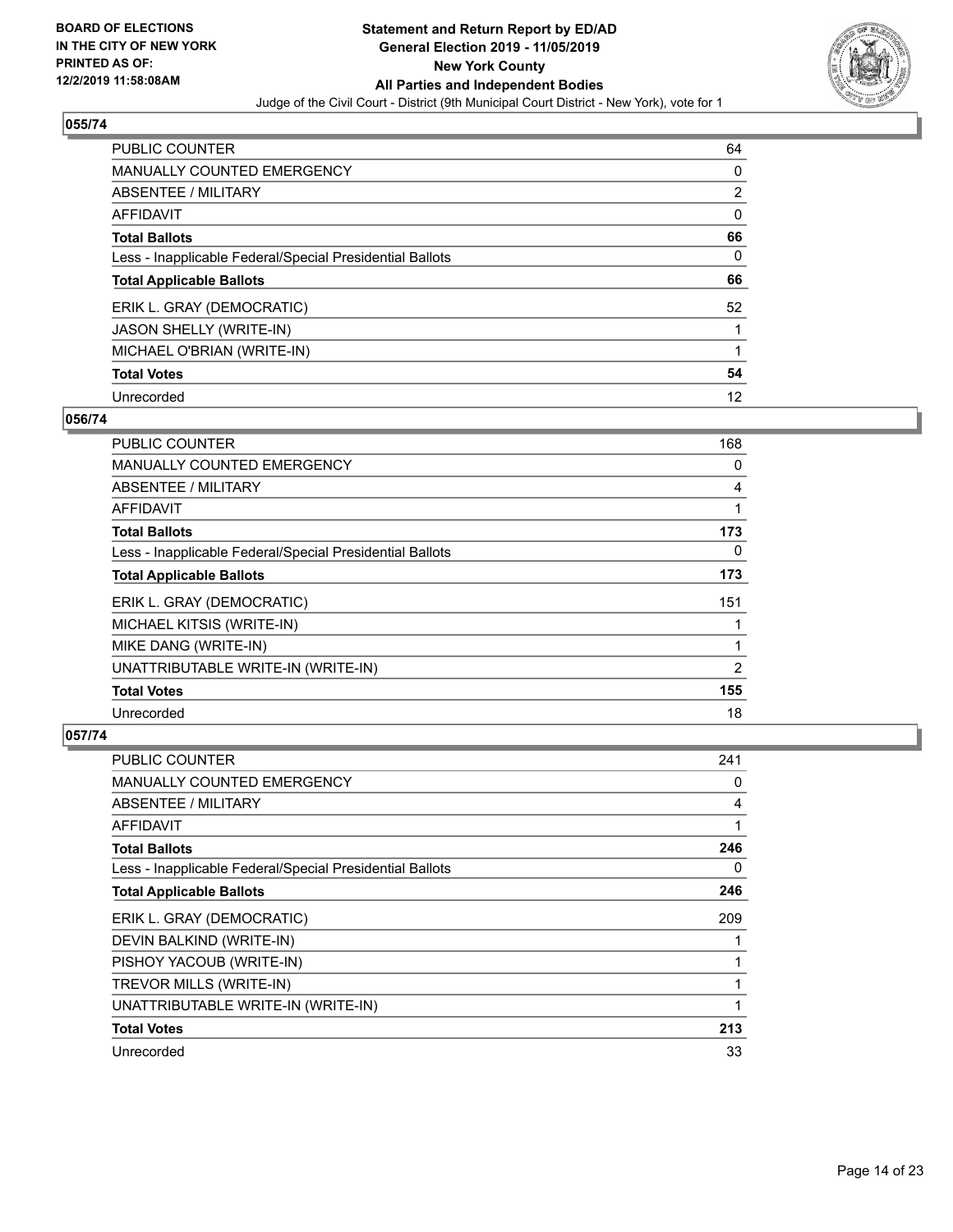

| PUBLIC COUNTER                                           | 320 |
|----------------------------------------------------------|-----|
| <b>MANUALLY COUNTED EMERGENCY</b>                        | 0   |
| ABSENTEE / MILITARY                                      | 5   |
| AFFIDAVIT                                                | 2   |
| <b>Total Ballots</b>                                     | 327 |
| Less - Inapplicable Federal/Special Presidential Ballots | 0   |
| <b>Total Applicable Ballots</b>                          | 327 |
| ERIK L. GRAY (DEMOCRATIC)                                | 258 |
| CHARLES TALISSE (WRITE-IN)                               |     |
| UNATTRIBUTABLE WRITE-IN (WRITE-IN)                       |     |
| <b>Total Votes</b>                                       | 260 |
| Unrecorded                                               | 67  |

#### **002/75**

| <b>PUBLIC COUNTER</b>                                    | 307      |
|----------------------------------------------------------|----------|
| <b>MANUALLY COUNTED EMERGENCY</b>                        | 0        |
| ABSENTEE / MILITARY                                      | 11       |
| AFFIDAVIT                                                | 3        |
| <b>Total Ballots</b>                                     | 321      |
| Less - Inapplicable Federal/Special Presidential Ballots | $\Omega$ |
| <b>Total Applicable Ballots</b>                          | 321      |
| ERIK L. GRAY (DEMOCRATIC)                                | 265      |
| <b>Total Votes</b>                                       | 265      |
| Unrecorded                                               | 56       |
|                                                          |          |

#### **005/75 COMBINED into: 001/75**

| <b>PUBLIC COUNTER</b>                                    | 397 |
|----------------------------------------------------------|-----|
| <b>MANUALLY COUNTED EMERGENCY</b>                        | 0   |
| ABSENTEE / MILITARY                                      | 10  |
| <b>AFFIDAVIT</b>                                         | 0   |
| <b>Total Ballots</b>                                     | 407 |
| Less - Inapplicable Federal/Special Presidential Ballots | 0   |
| <b>Total Applicable Ballots</b>                          | 407 |
| ERIK L. GRAY (DEMOCRATIC)                                | 336 |
| ELIOT SPITZER (WRITE-IN)                                 |     |
| <b>JOSEPH CARACCIO (WRITE-IN)</b>                        |     |
| UNATTRIBUTABLE WRITE-IN (WRITE-IN)                       | 1   |
| <b>Total Votes</b>                                       | 339 |
| Unrecorded                                               | 68  |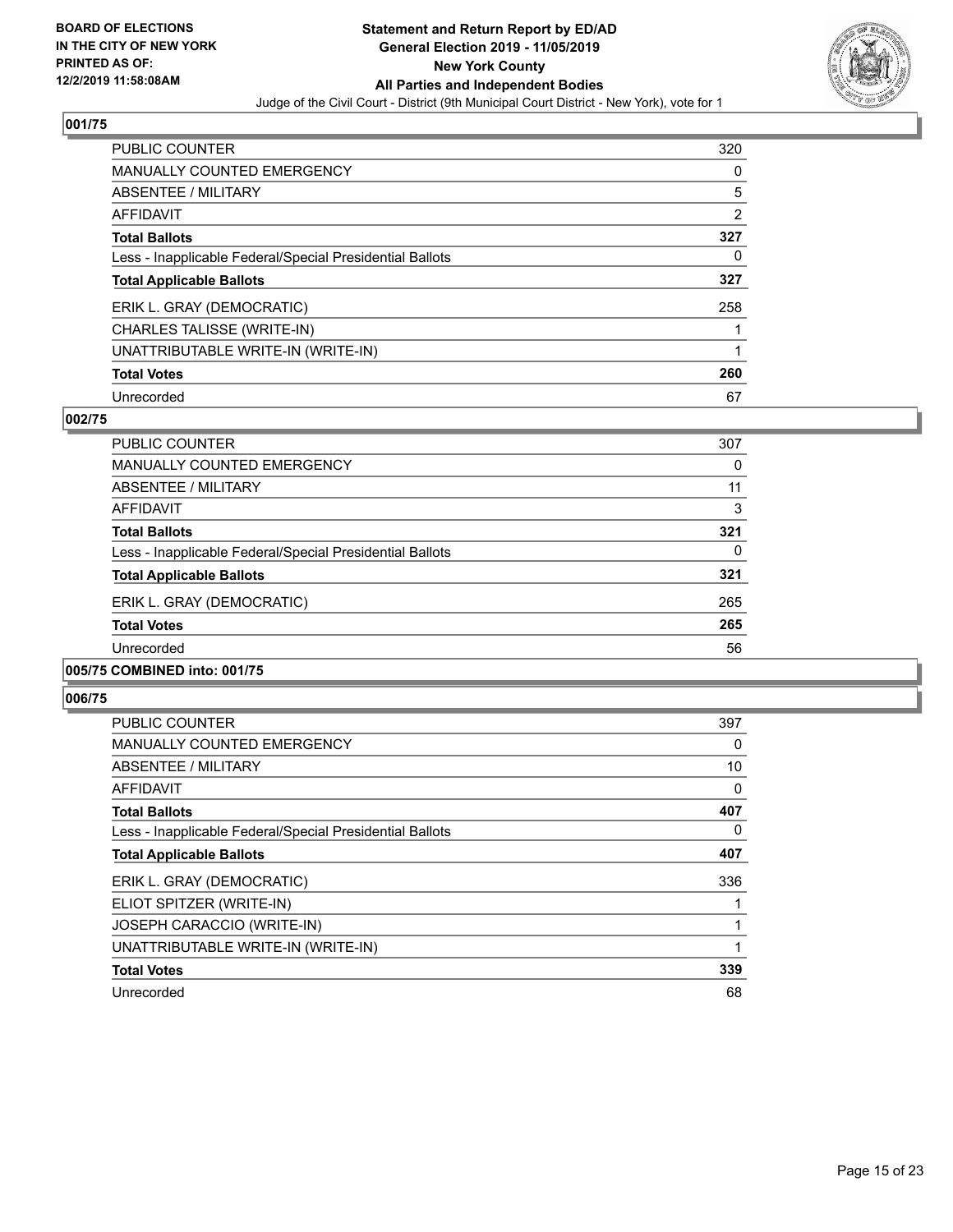

| PUBLIC COUNTER                                           | 202 |
|----------------------------------------------------------|-----|
| <b>MANUALLY COUNTED EMERGENCY</b>                        | 0   |
| <b>ABSENTEE / MILITARY</b>                               | 5   |
| <b>AFFIDAVIT</b>                                         |     |
| <b>Total Ballots</b>                                     | 208 |
| Less - Inapplicable Federal/Special Presidential Ballots | 0   |
| <b>Total Applicable Ballots</b>                          | 208 |
| ERIK L. GRAY (DEMOCRATIC)                                | 171 |
| DAVID ORTIZ (WRITE-IN)                                   |     |
| <b>Total Votes</b>                                       | 172 |
| Unrecorded                                               | 36  |

#### **008/75**

| <b>PUBLIC COUNTER</b>                                    | 218          |
|----------------------------------------------------------|--------------|
| <b>MANUALLY COUNTED EMERGENCY</b>                        | 0            |
| ABSENTEE / MILITARY                                      | 3            |
| AFFIDAVIT                                                | 1            |
| <b>Total Ballots</b>                                     | 222          |
| Less - Inapplicable Federal/Special Presidential Ballots | 0            |
| <b>Total Applicable Ballots</b>                          | 222          |
| ERIK L. GRAY (DEMOCRATIC)                                | 171          |
| ELLIOT THOMSON (WRITE-IN)                                |              |
| <b>GEORGE PATAKI (WRITE-IN)</b>                          |              |
| LAWRENCE FINKELSTEIN (WRITE-IN)                          | $\mathbf{1}$ |
| RUTH B. GINSBERG (WRITE-IN)                              | 1            |
| TIFFANY CABAN (WRITE-IN)                                 | 1            |
| <b>Total Votes</b>                                       | 176          |
| Unrecorded                                               | 46           |

| PUBLIC COUNTER                                           | 139            |
|----------------------------------------------------------|----------------|
| <b>MANUALLY COUNTED EMERGENCY</b>                        | 0              |
| ABSENTEE / MILITARY                                      | $\overline{2}$ |
| AFFIDAVIT                                                | 0              |
| <b>Total Ballots</b>                                     | 141            |
| Less - Inapplicable Federal/Special Presidential Ballots | 0              |
| <b>Total Applicable Ballots</b>                          | 141            |
| ERIK L. GRAY (DEMOCRATIC)                                | 120            |
| JACOB M. FISCH (WRITE-IN)                                |                |
| <b>Total Votes</b>                                       | 121            |
| Unrecorded                                               | 20             |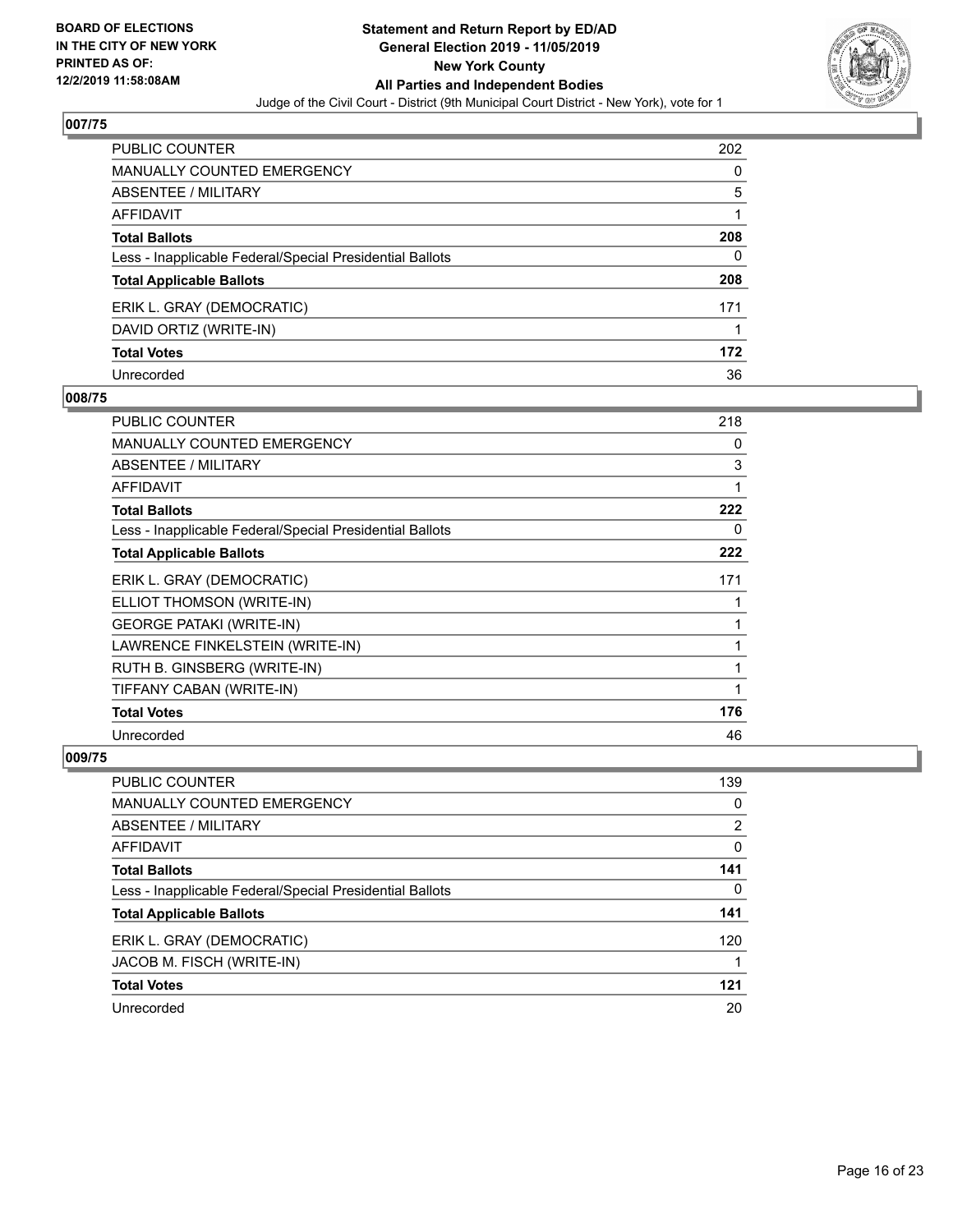

| PUBLIC COUNTER                                           | 172 |
|----------------------------------------------------------|-----|
| MANUALLY COUNTED EMERGENCY                               | 0   |
| ABSENTEE / MILITARY                                      | 3   |
| AFFIDAVIT                                                |     |
| <b>Total Ballots</b>                                     | 176 |
| Less - Inapplicable Federal/Special Presidential Ballots | 0   |
| <b>Total Applicable Ballots</b>                          | 176 |
| ERIK L. GRAY (DEMOCRATIC)                                | 148 |
| <b>Total Votes</b>                                       | 148 |
| Unrecorded                                               | 28  |

#### **017/75**

| <b>PUBLIC COUNTER</b>                                    | 169          |
|----------------------------------------------------------|--------------|
| <b>MANUALLY COUNTED EMERGENCY</b>                        | 0            |
| <b>ABSENTEE / MILITARY</b>                               | 0            |
| <b>AFFIDAVIT</b>                                         | 3            |
| <b>Total Ballots</b>                                     | 172          |
| Less - Inapplicable Federal/Special Presidential Ballots | $\mathbf{0}$ |
| <b>Total Applicable Ballots</b>                          | 172          |
| ERIK L. GRAY (DEMOCRATIC)                                | 139          |
| JEFFREY R. GARDNER (WRITE-IN)                            | 1            |
| <b>Total Votes</b>                                       | 140          |
| Unrecorded                                               | 32           |
| 027/75 COMBINED into: 006/75                             |              |

| PUBLIC COUNTER                                           | 204 |
|----------------------------------------------------------|-----|
| <b>MANUALLY COUNTED EMERGENCY</b>                        | 0   |
| ABSENTEE / MILITARY                                      | 9   |
| AFFIDAVIT                                                | 4   |
| <b>Total Ballots</b>                                     | 217 |
| Less - Inapplicable Federal/Special Presidential Ballots | 0   |
| <b>Total Applicable Ballots</b>                          | 217 |
| ERIK L. GRAY (DEMOCRATIC)                                | 181 |
| HAL PHILLIPS (WRITE-IN)                                  |     |
| UNATTRIBUTABLE WRITE-IN (WRITE-IN)                       |     |
| <b>Total Votes</b>                                       | 183 |
| Unrecorded                                               | 34  |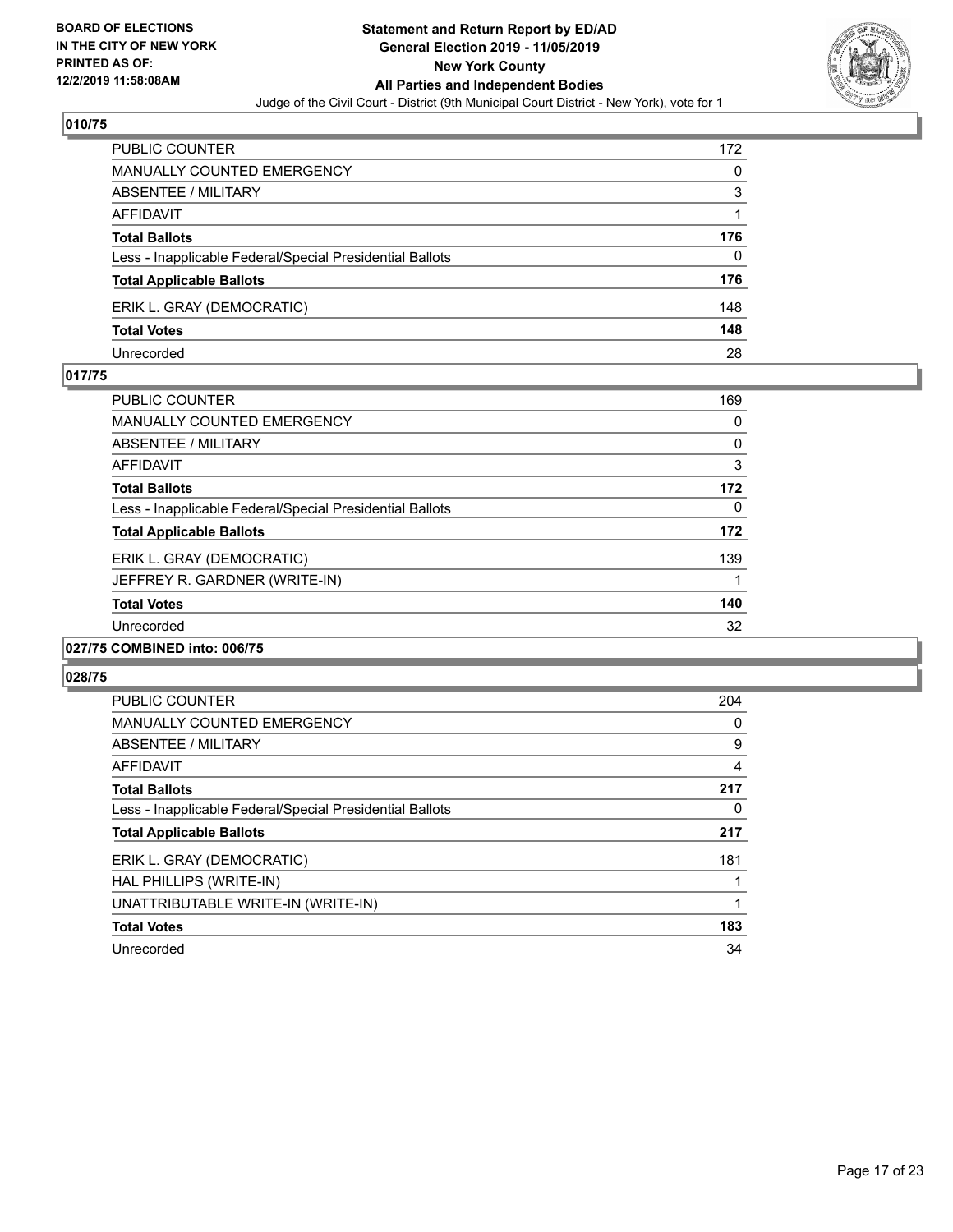

| <b>PUBLIC COUNTER</b>                                    | 103 |
|----------------------------------------------------------|-----|
| <b>MANUALLY COUNTED EMERGENCY</b>                        | 0   |
| ABSENTEE / MILITARY                                      | 2   |
| AFFIDAVIT                                                | 3   |
| <b>Total Ballots</b>                                     | 108 |
| Less - Inapplicable Federal/Special Presidential Ballots | 0   |
| <b>Total Applicable Ballots</b>                          | 108 |
| ERIK L. GRAY (DEMOCRATIC)                                | 92  |
| SETH KAPLAN (WRITE-IN)                                   |     |
| <b>Total Votes</b>                                       | 93  |
| Unrecorded                                               | 15  |

# **030/75 COMBINED into: 033/75**

#### **033/75**

| PUBLIC COUNTER                                           | 289 |
|----------------------------------------------------------|-----|
| MANUALLY COUNTED EMERGENCY                               | 0   |
| ABSENTEE / MILITARY                                      | 9   |
| AFFIDAVIT                                                | 3   |
| <b>Total Ballots</b>                                     | 301 |
| Less - Inapplicable Federal/Special Presidential Ballots | 0   |
| <b>Total Applicable Ballots</b>                          | 301 |
| ERIK L. GRAY (DEMOCRATIC)                                | 238 |
| SHARRON NORMAN ESQ. (WRITE-IN)                           |     |
| UNATTRIBUTABLE WRITE-IN (WRITE-IN)                       | 2   |
| <b>Total Votes</b>                                       | 241 |
| Unrecorded                                               | 60  |

| <b>PUBLIC COUNTER</b>                                    | 93       |
|----------------------------------------------------------|----------|
| <b>MANUALLY COUNTED EMERGENCY</b>                        | 0        |
| ABSENTEE / MILITARY                                      | 9        |
| AFFIDAVIT                                                | 0        |
| <b>Total Ballots</b>                                     | 102      |
| Less - Inapplicable Federal/Special Presidential Ballots | $\Omega$ |
| <b>Total Applicable Ballots</b>                          | 102      |
| ERIK L. GRAY (DEMOCRATIC)                                | 78       |
| FRANCINE TIMOTHY (WRITE-IN)                              |          |
| GLORIA MATTERA (WRITE-IN)                                |          |
| <b>Total Votes</b>                                       | 80       |
| Unrecorded                                               | 22       |
| 035/75 COMBINED into: 051/75                             |          |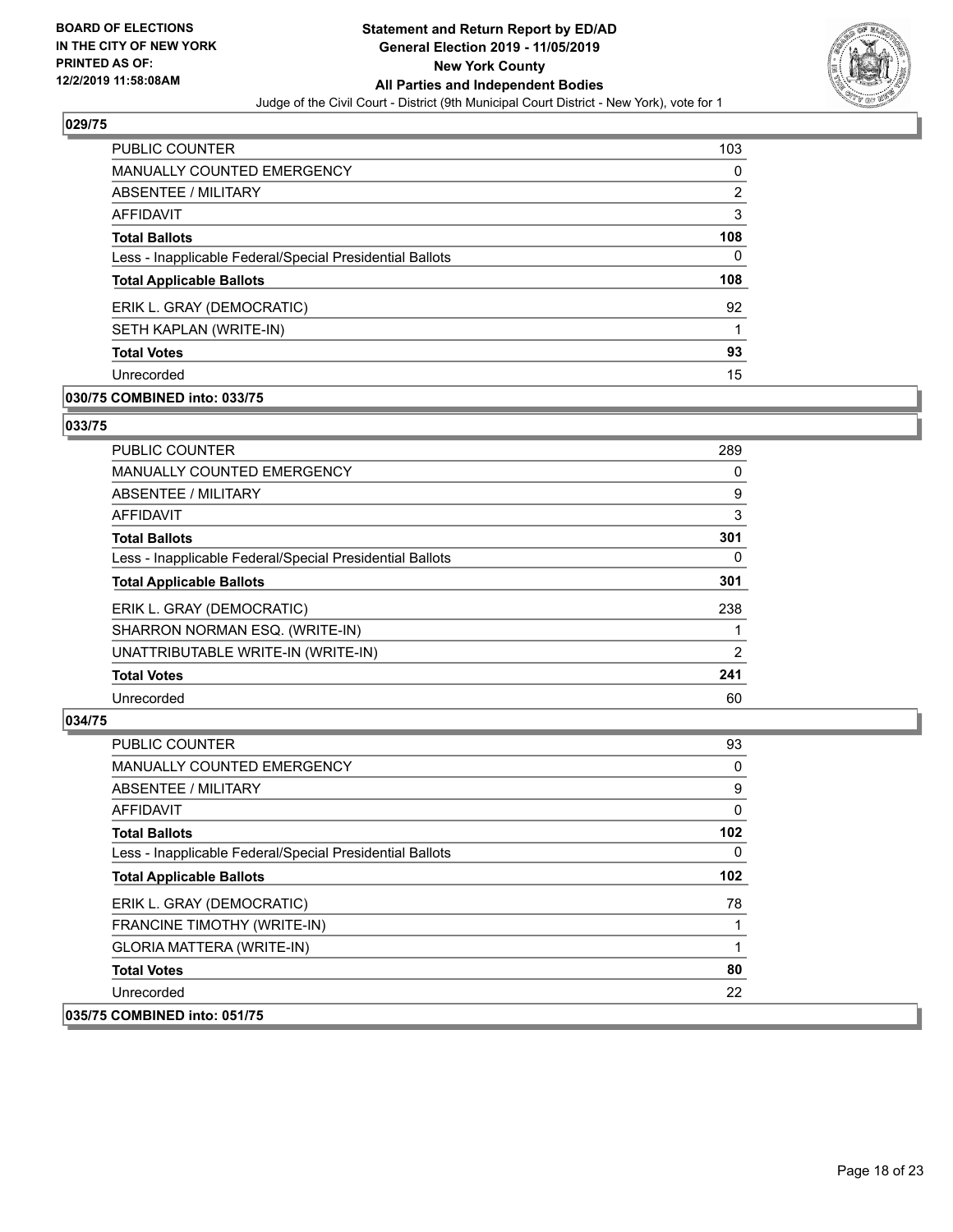

| <b>PUBLIC COUNTER</b>                                    | 148 |
|----------------------------------------------------------|-----|
| <b>MANUALLY COUNTED EMERGENCY</b>                        | 0   |
| ABSENTEE / MILITARY                                      | 7   |
| AFFIDAVIT                                                | 0   |
| <b>Total Ballots</b>                                     | 155 |
| Less - Inapplicable Federal/Special Presidential Ballots | 0   |
| <b>Total Applicable Ballots</b>                          | 155 |
| ERIK L. GRAY (DEMOCRATIC)                                | 132 |
| AMY SALZMAN (WRITE-IN)                                   |     |
| <b>GEORGINA KARABIN-AKIS (WRITE-IN)</b>                  | 1   |
| <b>Total Votes</b>                                       | 134 |
| Unrecorded                                               | 21  |

#### **049/75**

| <b>PUBLIC COUNTER</b>                                    | 164      |
|----------------------------------------------------------|----------|
| <b>MANUALLY COUNTED EMERGENCY</b>                        | 0        |
| ABSENTEE / MILITARY                                      | 3        |
| <b>AFFIDAVIT</b>                                         |          |
| <b>Total Ballots</b>                                     | 168      |
| Less - Inapplicable Federal/Special Presidential Ballots | $\Omega$ |
| <b>Total Applicable Ballots</b>                          | 168      |
| ERIK L. GRAY (DEMOCRATIC)                                | 141      |
| JOSEPH C. BORELLI (WRITE-IN)                             |          |
| UNATTRIBUTABLE WRITE-IN (WRITE-IN)                       | 2        |
| <b>Total Votes</b>                                       | 144      |
| Unrecorded                                               | 24       |

| <b>PUBLIC COUNTER</b>                                    | 93       |
|----------------------------------------------------------|----------|
| <b>MANUALLY COUNTED EMERGENCY</b>                        | $\Omega$ |
| ABSENTEE / MILITARY                                      | 2        |
| AFFIDAVIT                                                | $\Omega$ |
| <b>Total Ballots</b>                                     | 95       |
| Less - Inapplicable Federal/Special Presidential Ballots | 0        |
| <b>Total Applicable Ballots</b>                          | 95       |
| ERIK L. GRAY (DEMOCRATIC)                                | 84       |
| UNATTRIBUTABLE WRITE-IN (WRITE-IN)                       |          |
| <b>Total Votes</b>                                       | 85       |
| Unrecorded                                               | 10       |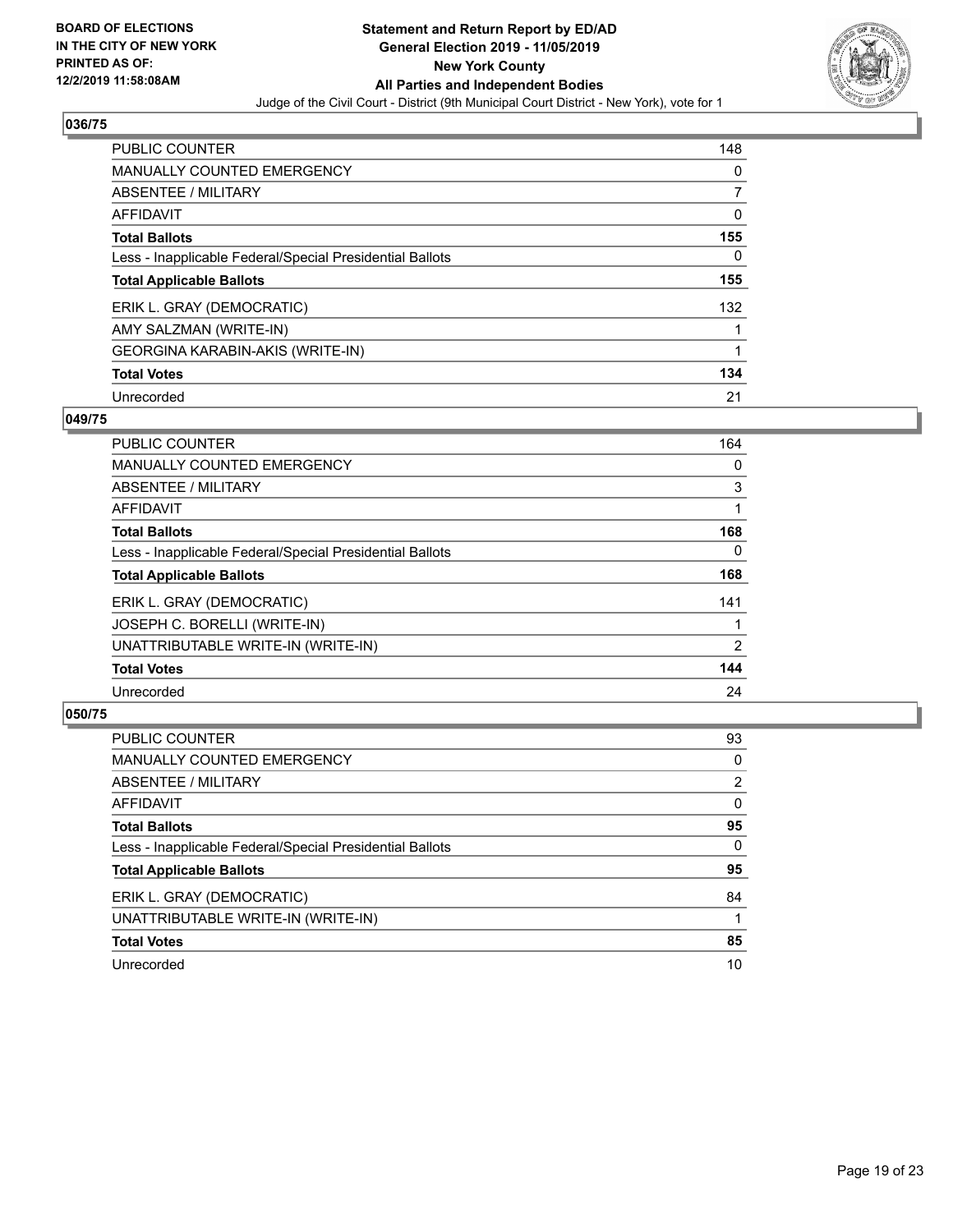

| <b>PUBLIC COUNTER</b>                                    | 152 |
|----------------------------------------------------------|-----|
| <b>MANUALLY COUNTED EMERGENCY</b>                        | 0   |
| ABSENTEE / MILITARY                                      | 7   |
| <b>AFFIDAVIT</b>                                         | 4   |
| <b>Total Ballots</b>                                     | 163 |
| Less - Inapplicable Federal/Special Presidential Ballots | 0   |
| <b>Total Applicable Ballots</b>                          | 163 |
| ERIK L. GRAY (DEMOCRATIC)                                | 136 |
| BILL O'NEIL (WRITE-IN)                                   |     |
| TIMOTHY TREANOR (WRITE-IN)                               | 1   |
| <b>Total Votes</b>                                       | 138 |
| Unrecorded                                               | 25  |
|                                                          |     |

# **052/75 COMBINED into: 007/73**

#### **056/75**

| <b>PUBLIC COUNTER</b>                                    | 247 |
|----------------------------------------------------------|-----|
| <b>MANUALLY COUNTED EMERGENCY</b>                        | 0   |
| ABSENTEE / MILITARY                                      | 7   |
| <b>AFFIDAVIT</b>                                         | 1   |
| <b>Total Ballots</b>                                     | 255 |
| Less - Inapplicable Federal/Special Presidential Ballots | 0   |
| <b>Total Applicable Ballots</b>                          | 255 |
| ERIK L. GRAY (DEMOCRATIC)                                | 206 |
| ADRIAN DANN HAUSER (WRITE-IN)                            |     |
| <b>BRETT KAVANAUGH (WRITE-IN)</b>                        |     |
| MARTIN E. MARKS ESQ. (WRITE-IN)                          | 1   |
| ROMAN TROJ (WRITE-IN)                                    | 1   |
| <b>Total Votes</b>                                       | 210 |
| Unrecorded                                               | 45  |
| A                                                        |     |

#### **057/75 COMBINED into: 056/75**

| <b>PUBLIC COUNTER</b>                                    | 105 |
|----------------------------------------------------------|-----|
| <b>MANUALLY COUNTED EMERGENCY</b>                        | 0   |
| ABSENTEE / MILITARY                                      |     |
| AFFIDAVIT                                                | 0   |
| <b>Total Ballots</b>                                     | 106 |
| Less - Inapplicable Federal/Special Presidential Ballots | 0   |
| <b>Total Applicable Ballots</b>                          | 106 |
| ERIK L. GRAY (DEMOCRATIC)                                | 86  |
| <b>Total Votes</b>                                       | 86  |
| Unrecorded                                               | 20  |
| 068/75 COMBINED into: 008/75                             |     |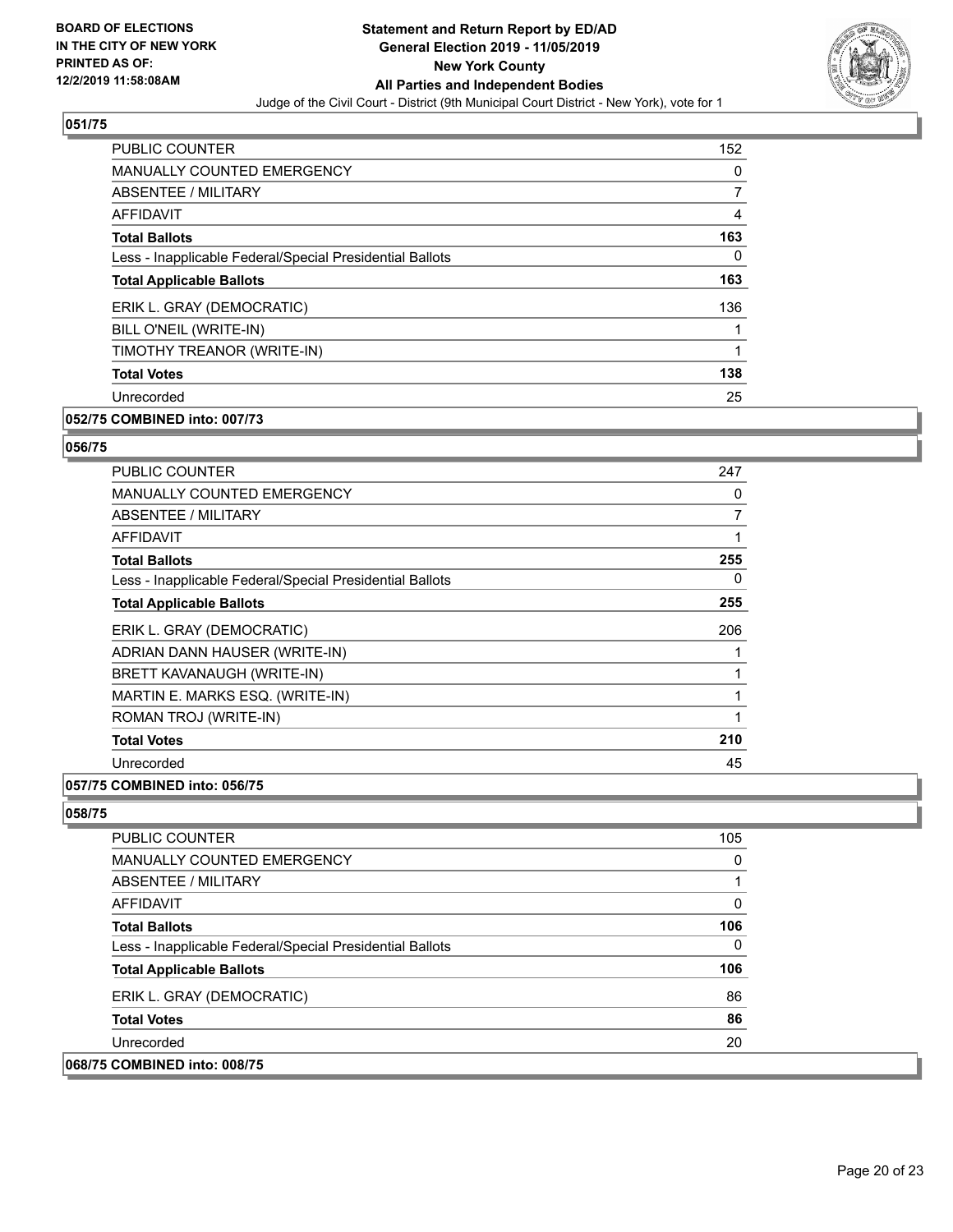

| PUBLIC COUNTER                                           | 97           |
|----------------------------------------------------------|--------------|
| <b>MANUALLY COUNTED EMERGENCY</b>                        | 0            |
| <b>ABSENTEE / MILITARY</b>                               | 5            |
| <b>AFFIDAVIT</b>                                         |              |
| <b>Total Ballots</b>                                     | 103          |
| Less - Inapplicable Federal/Special Presidential Ballots | $\mathbf{0}$ |
| <b>Total Applicable Ballots</b>                          | 103          |
| ERIK L. GRAY (DEMOCRATIC)                                | 78           |
| UNATTRIBUTABLE WRITE-IN (WRITE-IN)                       |              |
| <b>Total Votes</b>                                       | 79           |
| Unrecorded                                               | 24           |

#### **087/75**

| PUBLIC COUNTER                                           | 255      |
|----------------------------------------------------------|----------|
| <b>MANUALLY COUNTED EMERGENCY</b>                        | $\Omega$ |
| ABSENTEE / MILITARY                                      | 10       |
| AFFIDAVIT                                                |          |
| <b>Total Ballots</b>                                     | 266      |
| Less - Inapplicable Federal/Special Presidential Ballots | 0        |
| <b>Total Applicable Ballots</b>                          | 266      |
| ERIK L. GRAY (DEMOCRATIC)                                | 202      |
| ALEX HYMAN (WRITE-IN)                                    |          |
| BRETT KAVANAUGH (WRITE-IN)                               |          |
| UNATTRIBUTABLE WRITE-IN (WRITE-IN)                       | 2        |
| <b>Total Votes</b>                                       | 206      |
| Unrecorded                                               | 60       |

# **088/75 COMBINED into: 043/73**

#### **089/75 COMBINED into: 087/75**

# **090/75 COMBINED into: 091/75**

| <b>PUBLIC COUNTER</b>                                    | 190 |
|----------------------------------------------------------|-----|
| <b>MANUALLY COUNTED EMERGENCY</b>                        | 0   |
| ABSENTEE / MILITARY                                      | 10  |
| AFFIDAVIT                                                | 0   |
| <b>Total Ballots</b>                                     | 200 |
| Less - Inapplicable Federal/Special Presidential Ballots | 0   |
| <b>Total Applicable Ballots</b>                          | 200 |
| ERIK L. GRAY (DEMOCRATIC)                                | 150 |
| JOEL MAXMAN (WRITE-IN)                                   |     |
| <b>Total Votes</b>                                       | 151 |
| Unrecorded                                               | 49  |
| 102/75 COMBINED into: 036/75                             |     |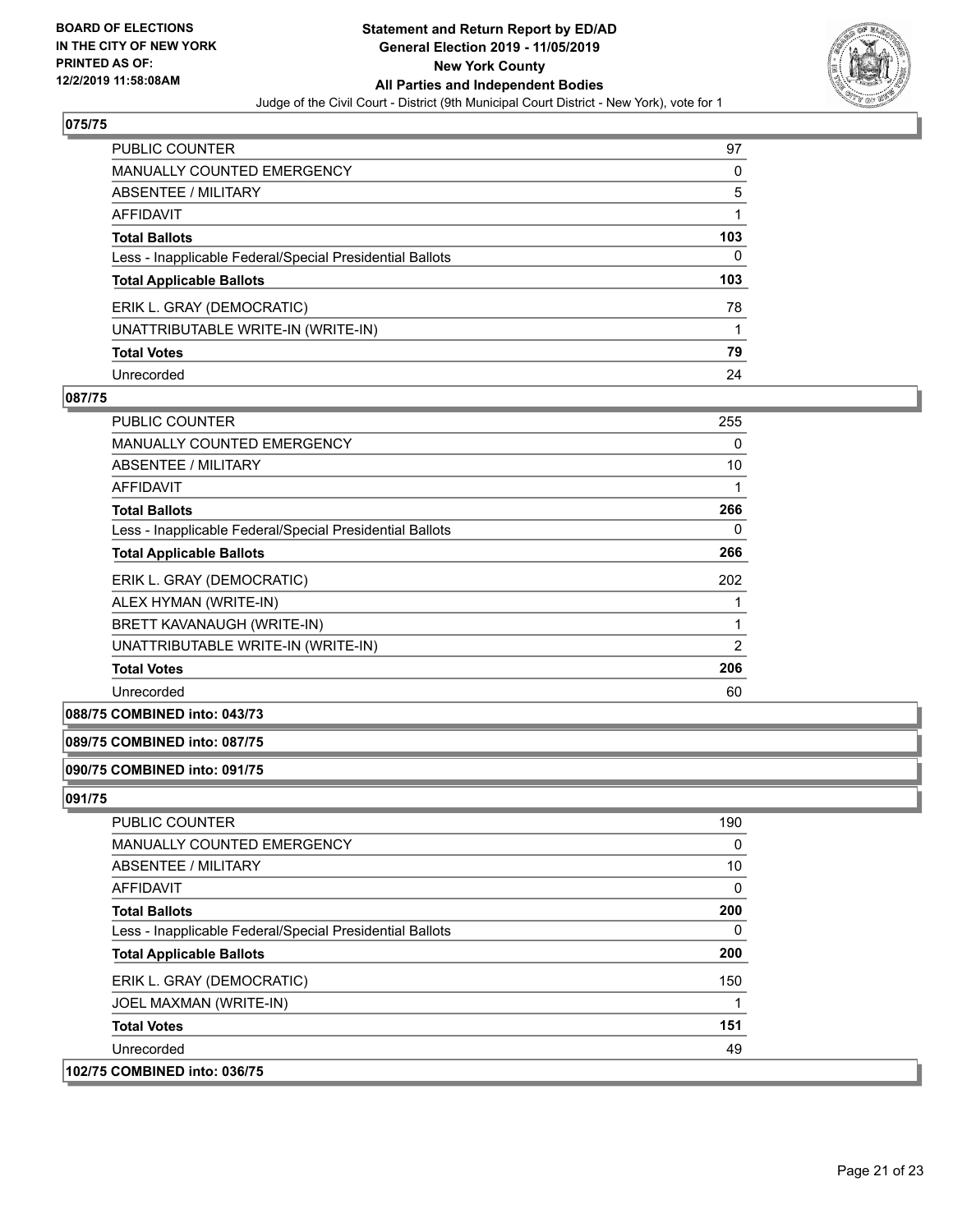

| <b>Total Votes</b>                                       |   |
|----------------------------------------------------------|---|
| ERIK L. GRAY (DEMOCRATIC)                                | O |
| <b>Total Applicable Ballots</b>                          | 0 |
| Less - Inapplicable Federal/Special Presidential Ballots | 0 |
| <b>Total Ballots</b>                                     | 0 |
| AFFIDAVIT                                                | ŋ |
| ABSENTEE / MILITARY                                      | 0 |
| <b>MANUALLY COUNTED EMERGENCY</b>                        | 0 |
| PUBLIC COUNTER                                           |   |